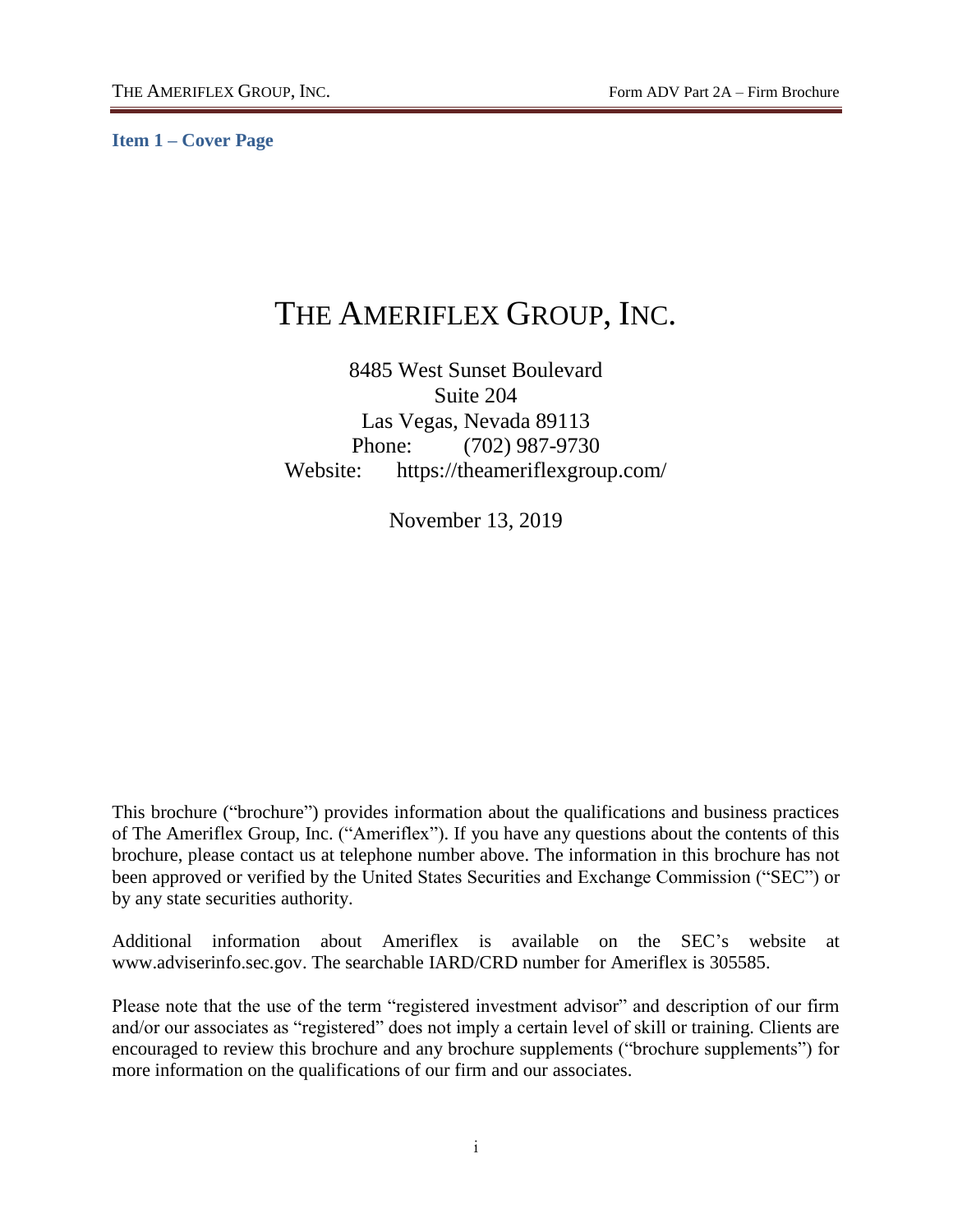#### <span id="page-1-0"></span>**Item 2 – Material Changes**

This is our initial brochure. We therefore have no material changes to report.

We will ensure that all current clients receive a Summary of Material Changes to this and subsequent brochures within 120 days of the close of our fiscal year. A Summary of Material Changes is also included with our brochure on the SEC's website at www.adviserinfo.sec.gov. The searchable IARD/CRD number for Ameriflex is set forth on the cover page of this brochure. We may further provide other ongoing disclosure information about material changes as necessary and will further provide you with a new brochure as necessary based on changes or new information, at any time, without charge.

A copy of our firm brochure will be provided to you free of charge by contacting us at the telephone number appearing on the cover page of this brochure.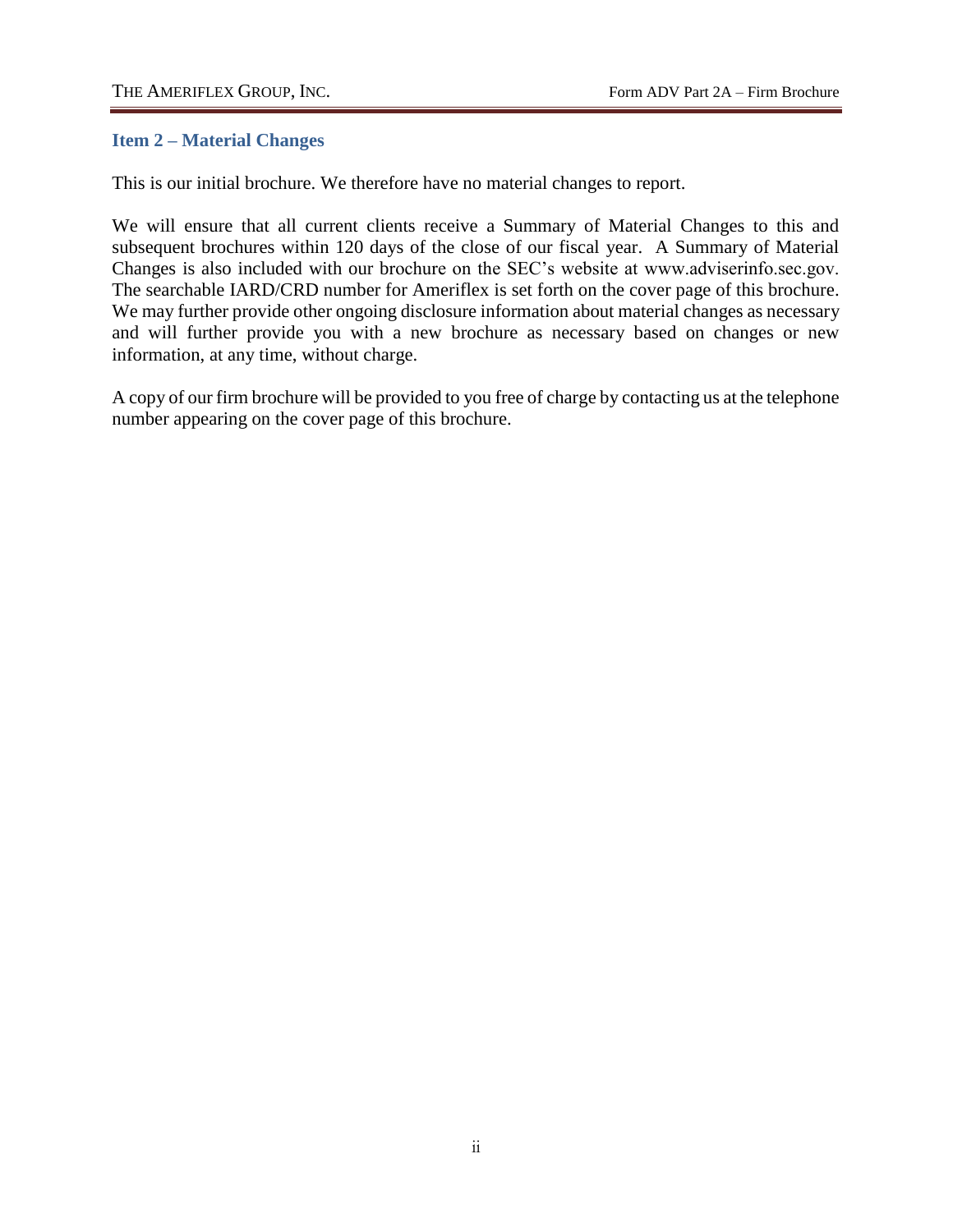# <span id="page-2-0"></span>**Item 3-Table of Contents**

|                                                                                                | Page |
|------------------------------------------------------------------------------------------------|------|
|                                                                                                |      |
|                                                                                                |      |
|                                                                                                |      |
|                                                                                                |      |
|                                                                                                |      |
|                                                                                                |      |
|                                                                                                |      |
|                                                                                                |      |
|                                                                                                |      |
|                                                                                                |      |
| Item 11 - Code of Ethics, Participation or Interest in Client Transaction & Personal Trading15 |      |
|                                                                                                |      |
|                                                                                                |      |
|                                                                                                |      |
|                                                                                                |      |
|                                                                                                |      |
|                                                                                                |      |
|                                                                                                |      |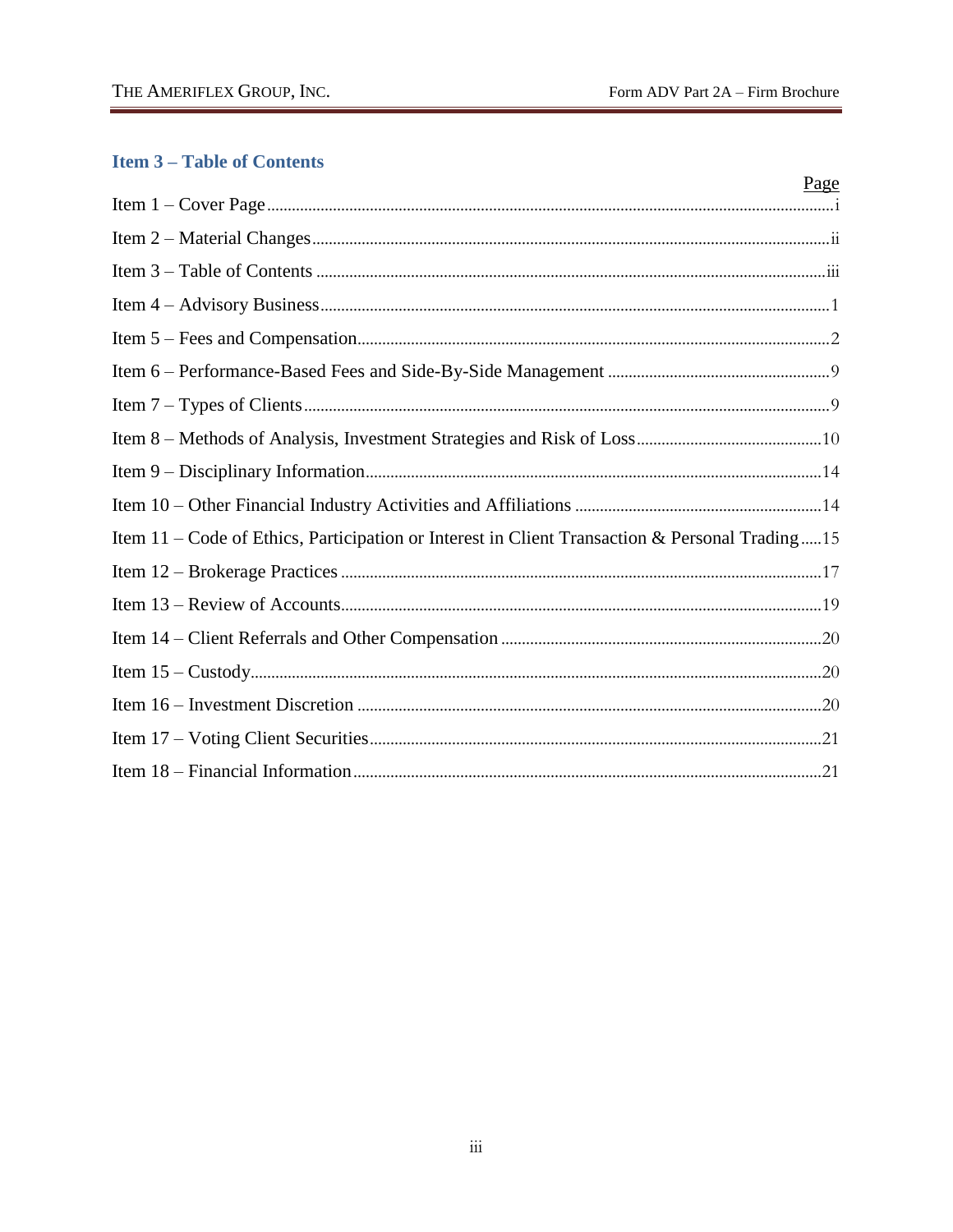#### <span id="page-3-0"></span>**Item 4 – Advisory Business**

**A** The Ameriflex Group, Inc. ("Ameriflex") is a Nevada corporation founded in 2019 by its Chief Executive Officer, Thomas J. Goodson. The firm is registered as an investment advisor with the SEC. Our principal offices are located in Las Vegas, Nevada. We have additional offices located in California, Arizona, Colorado, and Texas.

The information contained in this brochure describes our investment advisory services, practices, and fees. Please refer to the description of each investment advisory service listed below for information on how we tailor our services to the needs of our clients. As used throughout this firm brochure, the words "we," "our," "firm," "Ameriflex" and "us" refer to The Ameriflex Group, Inc. and its investment advisor representatives ("IARs"), and the words "you," "your," and "client" refer to you as either a client or prospective client of our firm.

Our investment advisory services are coordinated and delivered through a network of advisory affiliates ("Advisory Affiliates"), some of whom may conduct investment advisory business under their own independently owned business entity name or trade name. In these instances, the Advisory Affiliate's business entity name, trade name and/or logo will be used exclusively for marketing purposes, and the investment advisory services you receive from the Advisory Affiliate will be provided through Ameriflex. Specifically, the underlying financial advisors of each Advisory Affiliate are registered as IARs of Ameriflex. The Advisory Affiliate's underlying business entity is independently owned and operated, not a registered investment advisor, and is not affiliated with Ameriflex.

Prior to forming an investment advisor-client relationship, we may offer a complimentary general consultation to discuss the nature of our service offerings and to determine the possibility of a potential advisory relationship. Investment advisory services begin only after the client and Ameriflex formalize their relationship in a written advisory agreement.

**B C** We offer a variety of investment advisory services to clients. Our investment advice is custom tailored according to each client's unique investment profile.

As described in further detail below in this Item 4, clients may engage Ameriflex's advisory services on either a discretionary or non-discretionary basis. Where you elect to grant us *discretionary* authority, you authorize us to implement our investment recommendations directly within your account *without* obtaining your specific consent prior to each transaction. The full scope of our discretionary authority is set forth in a written advisory agreement with the client. Where you elect to engage us on a *nondiscretionary* basis, you are free to accept or reject any of our investment recommendations and we will only implement our investment recommendations within your account after receiving your approval to do so. However, we will have the authority to periodically rebalance your account to maintain the initially agreed upon asset allocation without your consent. Please see Item 16 of this brochure for more information on our investment discretion policy.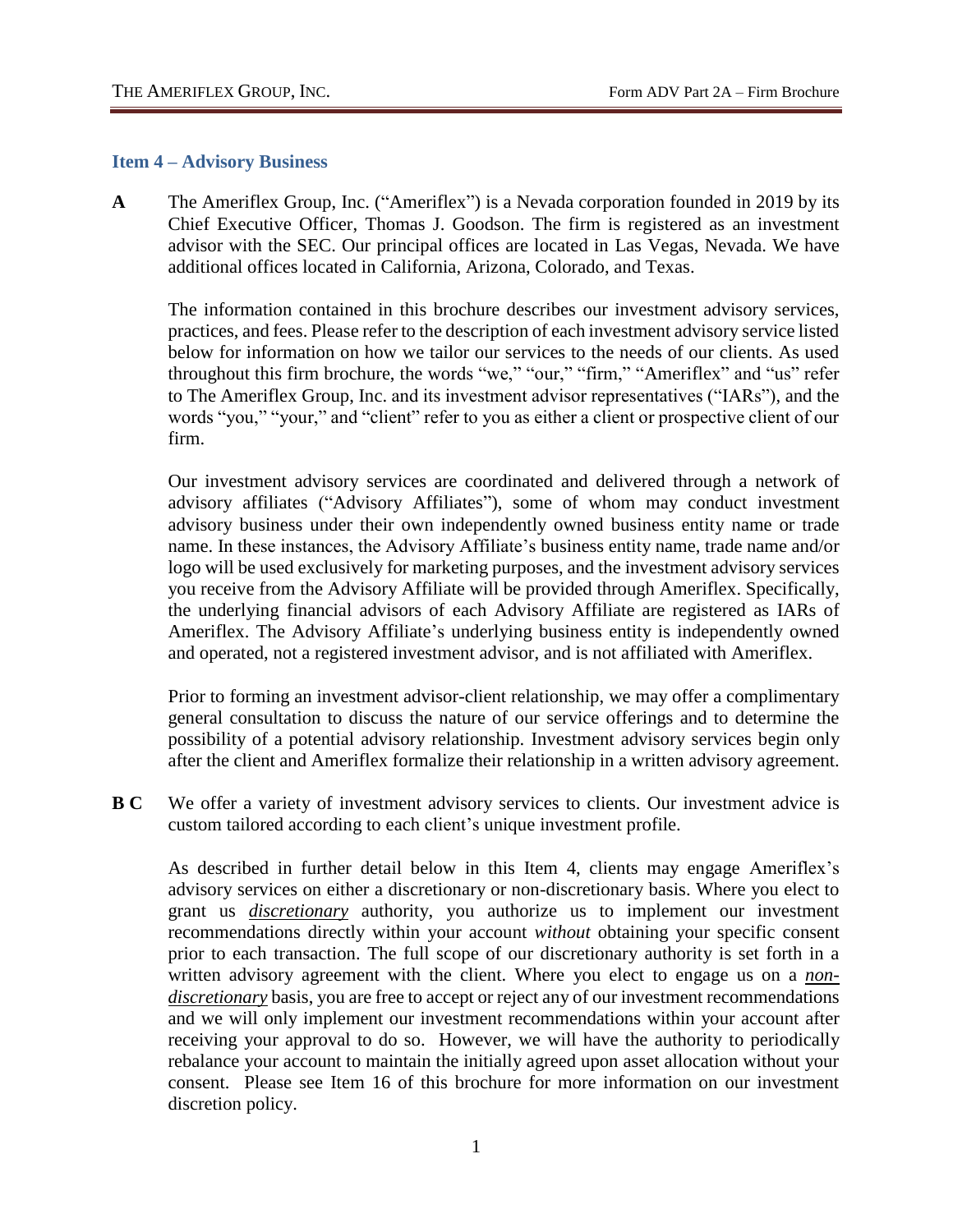Clients always have the ability to impose reasonable restrictions on our management of their account(s), including the ability to instruct us not to purchase certain specific securities, types of securities, industry sectors, and/or asset classes. All such requests must be provided to us in writing. While we generally attempt to accommodate client account restrictions, we reserve the right to reject such limitations if we determine that they would frustrate our management of your account or where we otherwise determine they cannot be reasonably accommodated for any other reason, in our sole discretion. We will advise you promptly if we cannot accommodate your investment restrictions.

Our Advisory Affiliates may offer some or all of the following investment advisory services:

**Portfolio Management Services.** We offer ongoing and continuous *Portfolio Management* services that are uniquely tailored to your unique financial profile. Through periodic consultations with you, we will gather information regarding your financial goals, investment objectives, tolerance for risk, and the time horizon for investments. The information we typically request in this process will include your current and expected income level, tax information, investment experience, current and expected cash needs, current portfolio construction/asset allocation, and risk tolerance level, among other items. Based on our analysis of this information, we will then recommend an initial investment strategy and portfolio tailored to your financial circumstances and investment goals. Our *Portfolio Management* services are offered, at the client's election, either on a *discretionary* or *non-discretionary* basis.

We typically recommend and construct client portfolios under this service utilizing a diversified combination of mutual funds, exchange traded funds ("ETFs"), real estate investment trusts ("REITs"), individual bonds, stocks and other publicly offered securities or investments, and variable products (life insurance and annuities). We may also recommend the engagement of certain independent third party money managers ("TPMMs") to directly manage all or a portion of your account. You may grant us discretionary authority to allocate your assets to the recommended TPMMs in our written advisory agreement and/or in the account opening documents provided by the independent custodian of your assets. The recommended TPMM, custodian, or our firm will provide you with a copy of each recommended TPMM's Form ADV Part 2 firm brochure (or the equivalent), if applicable, prior to or at the time of allocating any of your assets to such TPMM.

In recommending TPMMs to *Portfolio Management* clients, we will act in a *"co-advisory"* capacity, wherein Ameriflex and the TPMM are jointly responsible for the management of the client assets allocated to the TPMM. We will determine the suitability of TPMM programs, whether to engage and terminate TPMMs (and/or relocate your assets among TPMMs), communicate any changes in your investment profile to engaged TPMM(s), and monitor the TPMM's investment performance periodically on your behalf, in line with our ongoing fiduciary duty to you. The TPMM(s) shall be granted *discretionary* authority to directly manage the underlying portfolio of assets (each a "TPMM Account") on your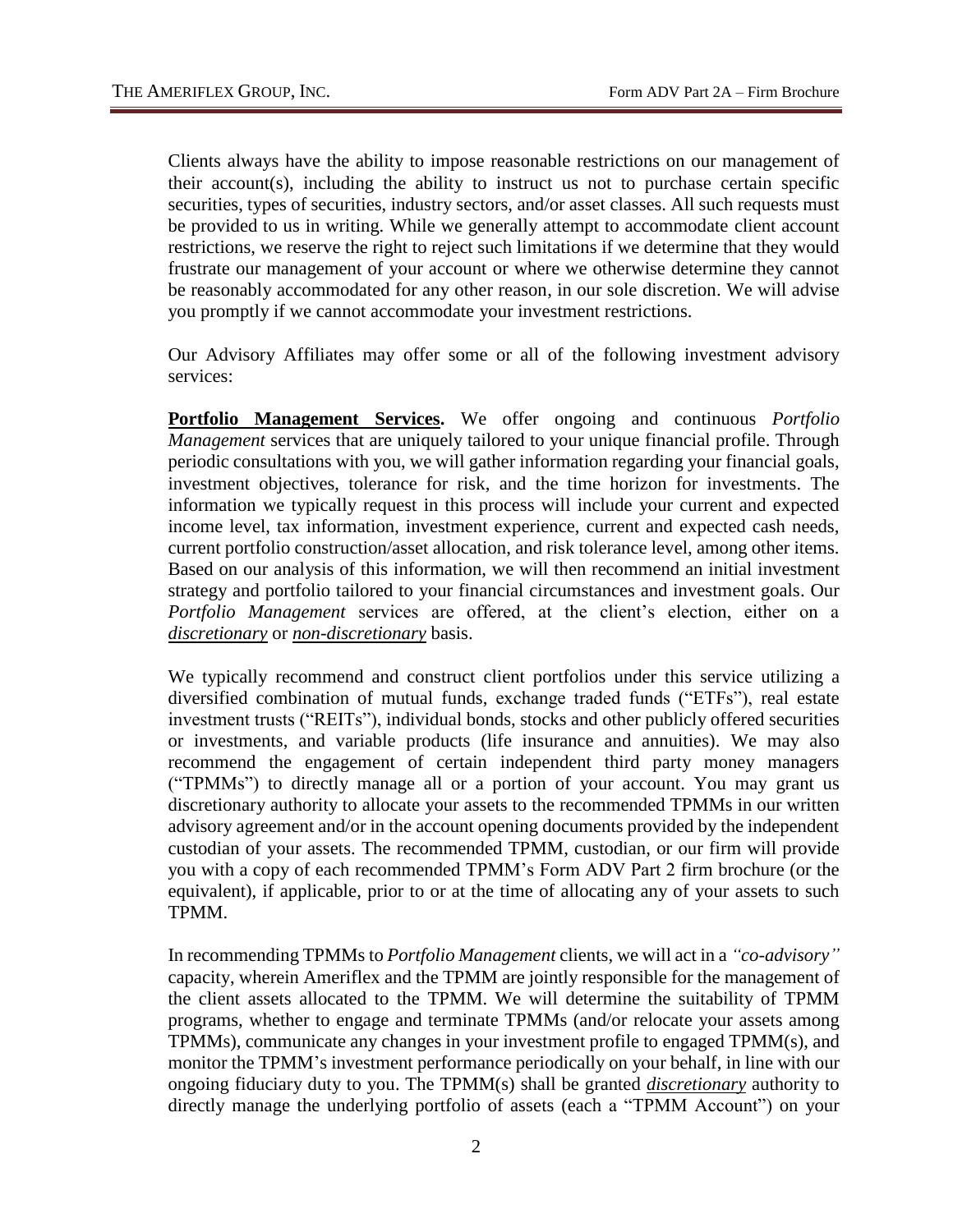behalf, and shall be responsible for all portfolio management and trading functions under this arrangement. Any fees charged by the selected TPMM(s) for their independent portfolio management services under this co-advisory arrangement shall be separate and in addition to Ameriflex's advisory fees charged to the client.

Following implementation of your initial investment portfolio, we will monitor the performance of your account on an ongoing basis (including any TPMM Accounts) and implement and/or recommend changes within your account as needed or appropriate, in consideration of current economic conditions, our market opinions and assumptions, and your individual financial circumstances and goals. It is the client's ongoing responsibility to advise us in writing of any material changes to the client's financial circumstances.

At our discretion, we may provide *Portfolio Management* clients with complimentary traditional *Financial Planning and Consulting* services, as described below.

#### **VISION2020 Wealth Management Platform – Advisor Managed Portfolios Program**.

The VISION2020 Wealth Management Platform – Advisor Managed Portfolios Program ("Advisor Managed Portfolios") provides comprehensive investment management of your assets through the application of asset allocation planning software as well as the provision of execution, clearing and custodial services through Pershing, LLC ("Pershing") or, on a limited basis, National Financial Services, Inc. ("NFS"). This service is offered, at the client's election, either on a *discretionary* or *non-discretionary* basis.

*Advisor Managed Portfolios* provides risk tolerance assessment, efficient frontier plotting, fund profiling and performance data, and portfolio optimization and re-balancing tools. Utilizing these tools, and based on your responses to a risk tolerance questionnaire and discussions that we have together regarding, among other things, investment objective, risk tolerance, investment time horizon, account restrictions, and overall financial situation, we construct a portfolio of investments for you. We will have the option to allocate your portfolio amongst a mix of stocks, bonds, options, ETFs, mutual funds and other securities ("Program Investments") which are based on your investment goals, objectives, and risk tolerance.

Each portfolio is designed to meet your individual needs, stated goals and objectives. Additionally, you have the opportunity to place reasonable restrictions on the types of investments to be held in the portfolio.

For further details related to our offering of *Advisor Managed Portfolios*, please see the separate *Advisor Managed Portfolios* Wrap Fee Brochure. We will provide this brochure to you prior to or concurrent with your enrollment in *Advisor Managed Portfolios*. Please read it thoroughly before investing.

## **VISION2020 Wealth Management Platform – Genesis Model Portfolios Program**.

The VISION2020Wealth Management Platform – Genesis Model Portfolios Program ("Genesis Model Program") offers you managed asset allocation models ("Asset Allocation Models") of mutual funds, ETFs, or a combination thereof, diversified across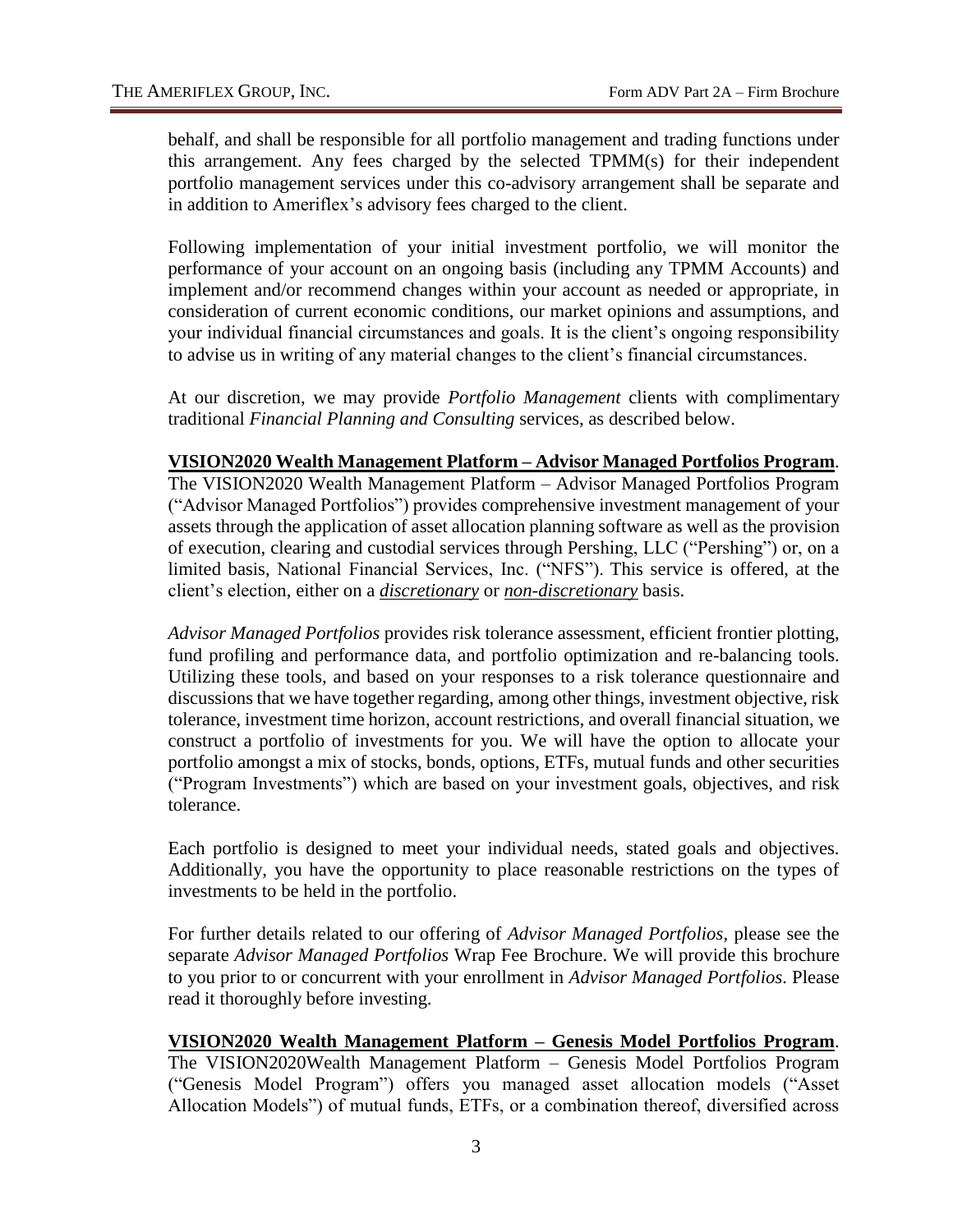various investment styles and strategies. The Asset Allocation Models are constructed by managers ("Program Managers") such as BlackRock Investment Management, LLC and Vanguard Advisers, Inc. This service is offered, at the client's election, either on a *discretionary* or *non-discretionary* basis.

Based upon your risk tolerance, the *Genesis Model Program* utilizes a system that selects a specific Asset Allocation Model. After the Asset Allocation Model is chosen, we, with the assistance of the Model Program sponsor, will open a *Genesis Model Program* account. Your assets will be invested in the specific investments contained within the recommended Asset Allocation Model. You have the opportunity to place reasonable restrictions on investments held within the *Genesis Model Program* account.

For further details related to our offering of the *Genesis Model Program*, including a full list of Program Managers, please see the separate *Genesis Model Program* Wrap Fee Brochure. We will provide this brochure to you prior to or concurrent with your enrollment in the *Genesis Model Program*. Please read it thoroughly before investing.

**VISION2020 Wealth Management Platform – SMA and UMA Program.** The VISION2020 Wealth Management Platform – SMA and UMA Account Program ("Wealth Managed Account Program" or "WMAP") provides you with the opportunity to invest your assets across multiple investment strategies and asset classes by implementing an asset allocation strategy. This service is offered, at the client's election, either on a *discretionary* or *non-discretionary* basis.

We will present you with a WMAP asset allocation model ("WMAP Model") for your approval which will consist of: (1) WMAP Model TPMMs ("WMAP Managers") who will manage your WMAP account according to a particular equity or fixed income model or strategy, or (2) no-load mutual funds ("No-load Funds"), or (3) ETFs or any combination thereof (individually or collectively, "WMAP Investments"). WMAP Investments will be managed according to the selected WMAP Model. WMAP Investments are held within a separately managed account or a series of separately managed accounts (collectively, "SMA Account") or in one, unified managed account ("UMA Account").

We will suggest a WMAP Model to you based on your responses to a questionnaire and discussion that we have together regarding among other things, your investment objective, risk tolerance, investment time horizon, account restrictions, and overall financial situation. In addition, you have the opportunity to place reasonable restrictions on investments held within your WMAP account.

For further details related to our offering of the *Wealth Managed Account Program*, please see the separate *Wealth Managed Account Program* Wrap Fee Brochure. We will provide this brochure to you prior to or concurrent with your enrollment in the *Wealth Managed Account Program*. Please read it thoroughly before investing.

**Financial Planning and Consulting Services.** We offer traditional *Financial Planning and Consulting* services that are tailored to assist our clients in the management of their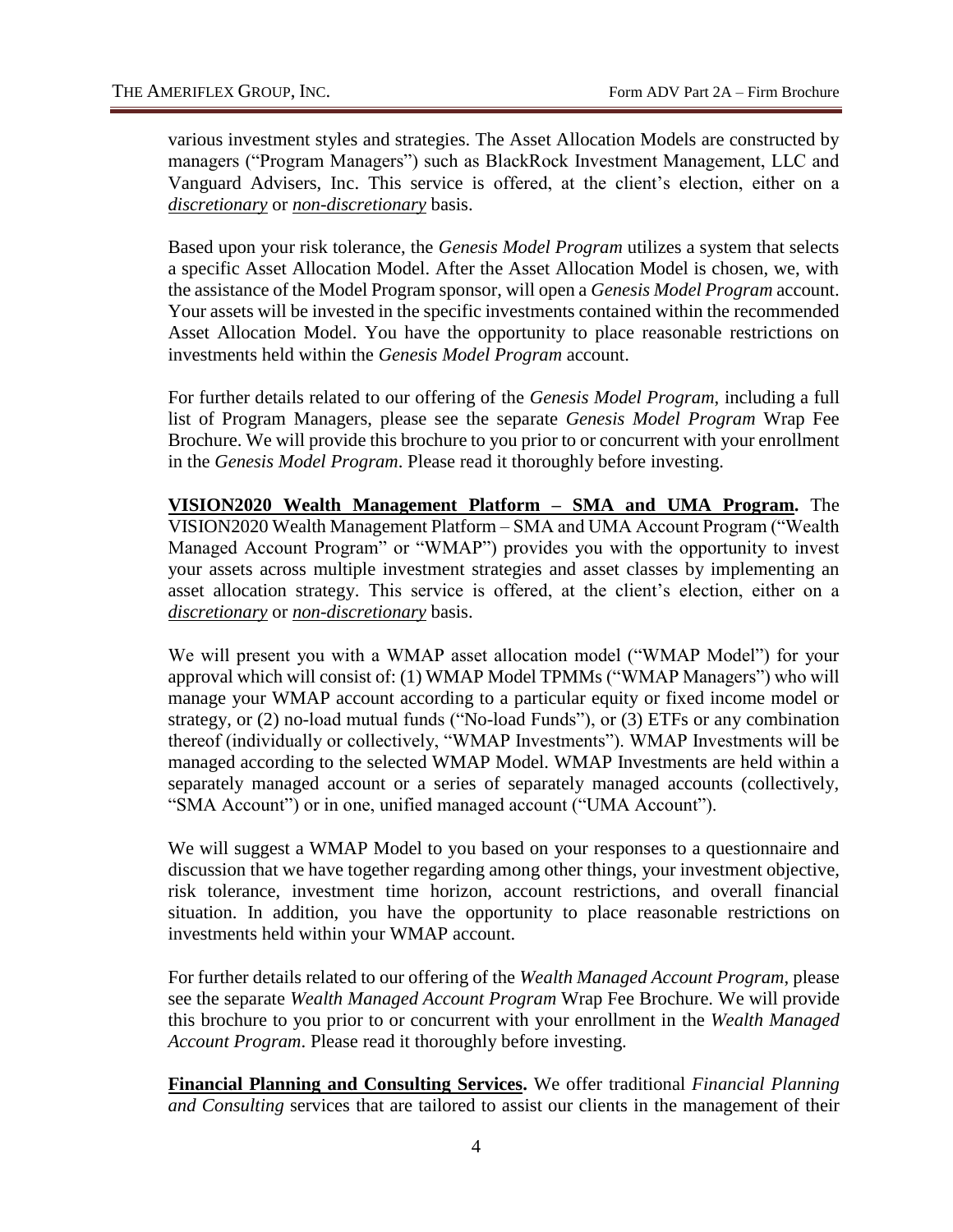financial affairs based on the client's unique financial situation and assets, risk profile, investment time horizon, and investment goals. These services may encompass advice regarding, without limitation, some or all of the following financial topics:

- Cash Flow and Debt Analysis/Budgeting;
- Asset Protection Strategies;
- Insurance Coverage/Planning Analysis;
- Business Succession/Multi-Generational Planning;
- Retirement and Educational Funding;
- Retirement Income Planning;
- Estate Planning
- Tax Mitigation Strategies;
- Major Purchase Planning and Advice;
- Executive Compensation Optimization;
- Stock Option Analysis;
- Wealth Management, Asset Allocation, and Investment Portfolio Review;
- Marriage and Divorce Transition Planning;
- Charitable Giving; and
- Estate Settlement.

Our written financial plans typically include general recommendations for a course of activity or specific actions to be taken by the client with respect to the covered financial topics. For example, recommendations may be made that the client begin or revise certain investment programs, create or revise wills or trusts, obtain or revise insurance coverage, commence or alter retirement savings, or establish education savings or charitable giving programs. The client is provided with a written summary of their financial situation, our observations, and financial planning recommendations. For topic specific consulting engagements, we will provide the client with a shorter written report or checklist summarizing our observations and recommended actions for the client to address the selected financial topics.

*Financial Planning and Consulting* is a *non-discretionary* service. The client always retains the sole discretion to determine the manner, timing, and service providers to be used in implementing any of our recommendations provided by our firm. The client is never under any obligation to use Ameriflex or any of its representatives to implement any of the advice provided under this service.

Our *Financial Planning and Consulting* services may include recommendations that the client engage certain third-party professionals, for example, attorneys, accountants, and insurance agents. We do not provide you with any legal, tax, or accounting advice. We are not liable for the acts, errors or omissions of any recommended third-party providers and do not receive any compensation in connection with referring our clients to any third-party providers.

Our *Financial Planning and Consulting* services are available either on an annual (retainer) basis or on a one-time (per project) basis. For annual financial planning engagements, we will deliver an initial written financial plan and meet with the client at least once annually thereafter to review the plan, track the client's progress towards his or her financial goals,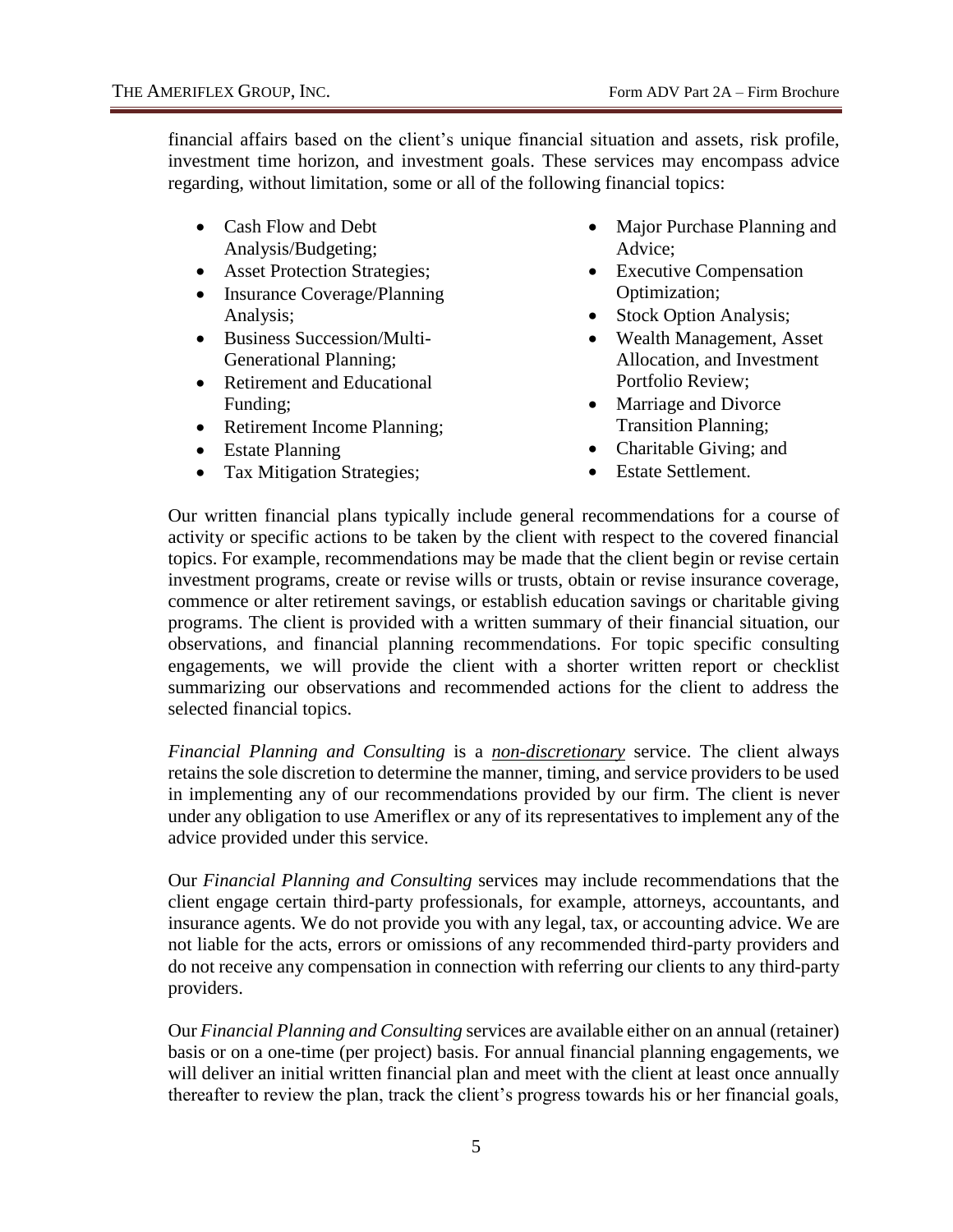and update the plan accordingly. For one-time financial planning/topical consulting engagements, the client may select a discrete financial topic or topics upon which they would like to receive our financial advice. Once the written financial report or checklist covering the selected topics is delivered to the client, the engagement is concluded and no further update or review of the financial report or checklist is provided unless specifically requested by the client, subject to the client's payment of additional fees.

One-time *Financial Planning and Consulting* engagements are typically completed within six (6) months of your engagement of our services, assuming that all the information and documents we request from the client are provided to us promptly.

**D** Wrap Fee Programs. The *Advisor Managed Portfolios, Genesis Model Program,* and *Wealth Managed Account Program* (collectively, the "VISION2020 Wealth Management Platform Programs") services are offered as wrap fee programs, wherein no separate transactions charges apply and a single fee is paid to cover the costs of our advisory services and the transactions in your account. These investment programs are sponsored by VISION2020 Wealth Management Corporation (CRD No. 154149), an SEC registered investment advisor which is not affiliated with our firm. For further details related to the VISION2020 Wealth Management Platform Programs*,* please see their respective wrap fee brochures (each a "Wrap Fee Brochure*"*). We will provide the corresponding Wrap Fee Brochure to you prior to or concurrent with your enrollment in any of these investment programs. Please read the applicable Wrap Fee Brochure thoroughly before investing.

Types of Investments Recommended. While we do not recommend one particular type of investment or asset class over any other, we primarily advise our clients regarding investments in equity securities (stocks), mutual funds, ETFs, REITs, corporate debt securities (bonds), and variable products (life insurance and annuities), and the engagement of suitable TPMMs. Depending on the client's financial circumstances, our investment advice may also concern other instruments, including, without limitation, options on equity securities, municipal securities, exchange traded notes, money market accounts, and U.S. government securities, among others. We may also provide advice on any type of "legacy investments" held in the client's portfolio at the inception of our advisory relationship.

Please see Item 8 of this brochure or a description of the investment strategies we typically implement in client accounts.

**E** Assets Under Management. Ameriflex is newly registered and therefore, as of the date set forth on the cover page of this brochure, we do not have any regulatory assets under management to report.

#### <span id="page-8-0"></span>**Item 5 – Fees and Compensation**

**A B** Fees for Portfolio Management Services Accounts. Advisory fees for *Portfolio Management* services are charged as a percentage of the client's assets under management and typically range from 0.50% to 2.00% per year. This fee covers the costs of our advisory services only, and clients must separately pay transaction charges and the internal expenses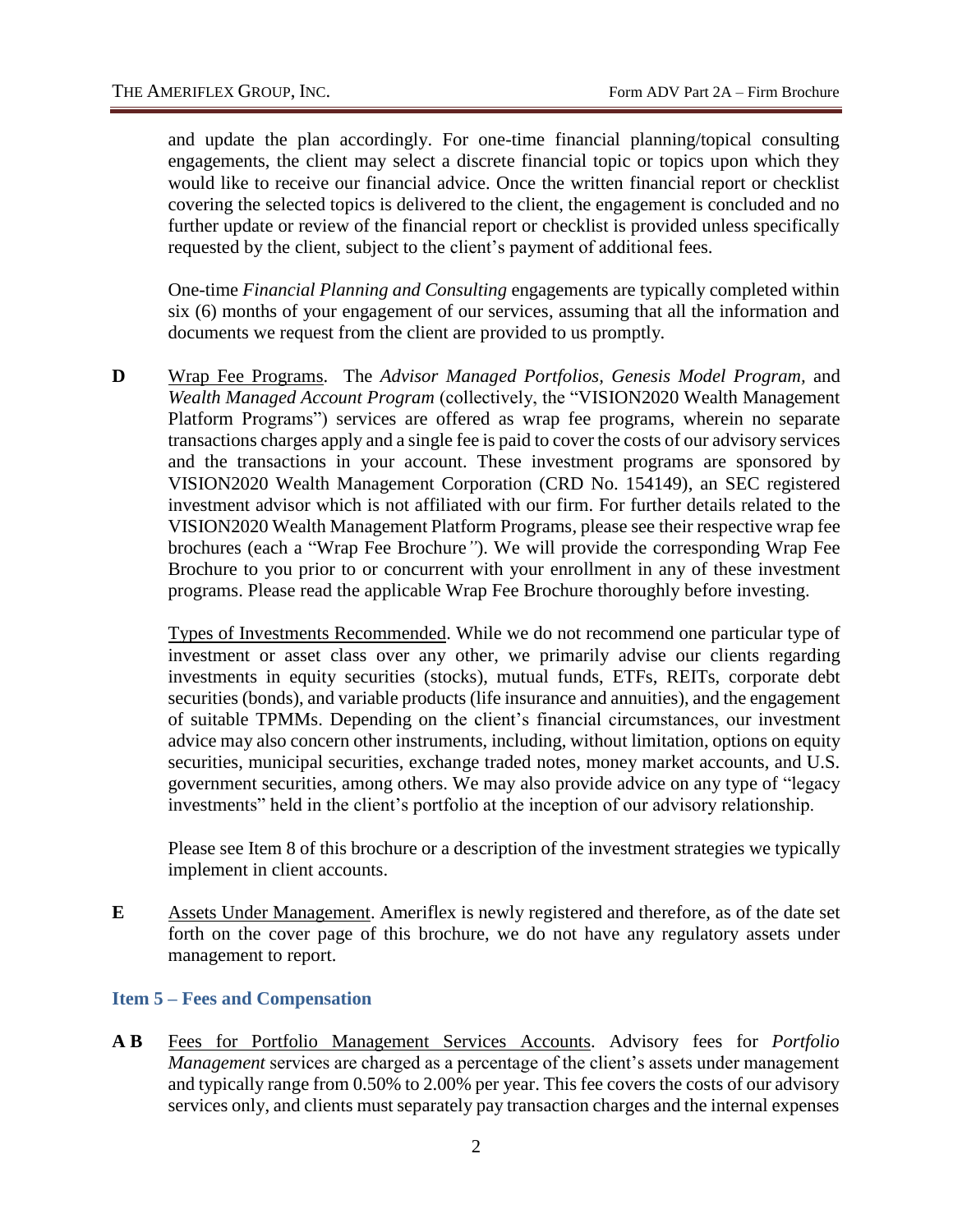of any mutual funds, ETFs or TPMM investment programs utilized in the management of their account. Each of our IARs negotiates his or her own account fee schedule with respect to our *Portfolio Management* services account. The specific advisory fee rate applicable to your account will be set forth in a written advisory agreement you will enter with our firm. We may amend the fee applicable to your account only upon thirty (30) days' prior written notice to you. Our fees are charged on a pro-rata annualized basis, quarterly, in advance. Fees are calculated based on the market value of your account (inclusive of any cash balances) as of the last day of the previous billing period as calculated by the custodian.

Our advisory fees will be directly deducted from your account held at the custodian upon your written approval of such arrangement and our periodic submission to the custodian of a written invoice reflecting the amount of advisory fees to be charged to your account. Your authorization for direct fee deduction is set forth in our written advisory agreement and/or the account opening documents with the custodian. We will liquidate money market shares or use cash balances from your account to pay our advisory fee, however, if money market shares or cash value are not available other investments may be liquidated. Please note that unexpected or premature liquidation of investments to pay our advisory fees may impair the performance of your account. We generally do not offer direct paper or electronic invoicing in connection with our *Portfolio Management* services.

Clients may make additions or request withdrawals from their account at any time, however, we may adjust our advisory fees on a pro-rata basis for any additions or withdrawals by the client during any billing period. Likewise, TPMMs may adjust their advisory fees for mid-period additions or withdrawals in accordance with their disclosure documents and account opening agreements with the Client. Clients should note that some or all of the investments in their account may be intended as long-term investments and withdrawals of cash and premature liquidations of securities positions may impair the achievement of your investment objectives.

The custodian will send an account statement to you on a monthly basis identifying the amount of funds and each security in the account at the end of the period and setting forth all transactions in the account during that period, including the amount of any advisory fees paid directly to us and/or any TPMM(s). We encourage you to review our reports and the custodian's account statements carefully and promptly upon receipt. If you believe we have miscalculated the advisory fees applied to your account or if you have any other questions or concerns related to your account, you should contact us immediately at the phone number listed on the cover page of this brochure.

NOTE REGARDING TPMMs: Where a portion of your *Portfolio Management* account has been allocated to a TPMM, the amount of the TPMM's advisory fees, the TPMMs billing schedule and payment procedures will be set forth in the separate written disclosure documents and/or the account opening documents of the selected TPMM and/or the custodian. TPMM fees are separate and in addition to our advisory fees for *Portfolio Management* services and typically cannot be negotiated. We do not receive any portion of the advisory fees you pay to the selected TPMM(s) nor do we receive referral fees for our recommendation of any TPMM to the client.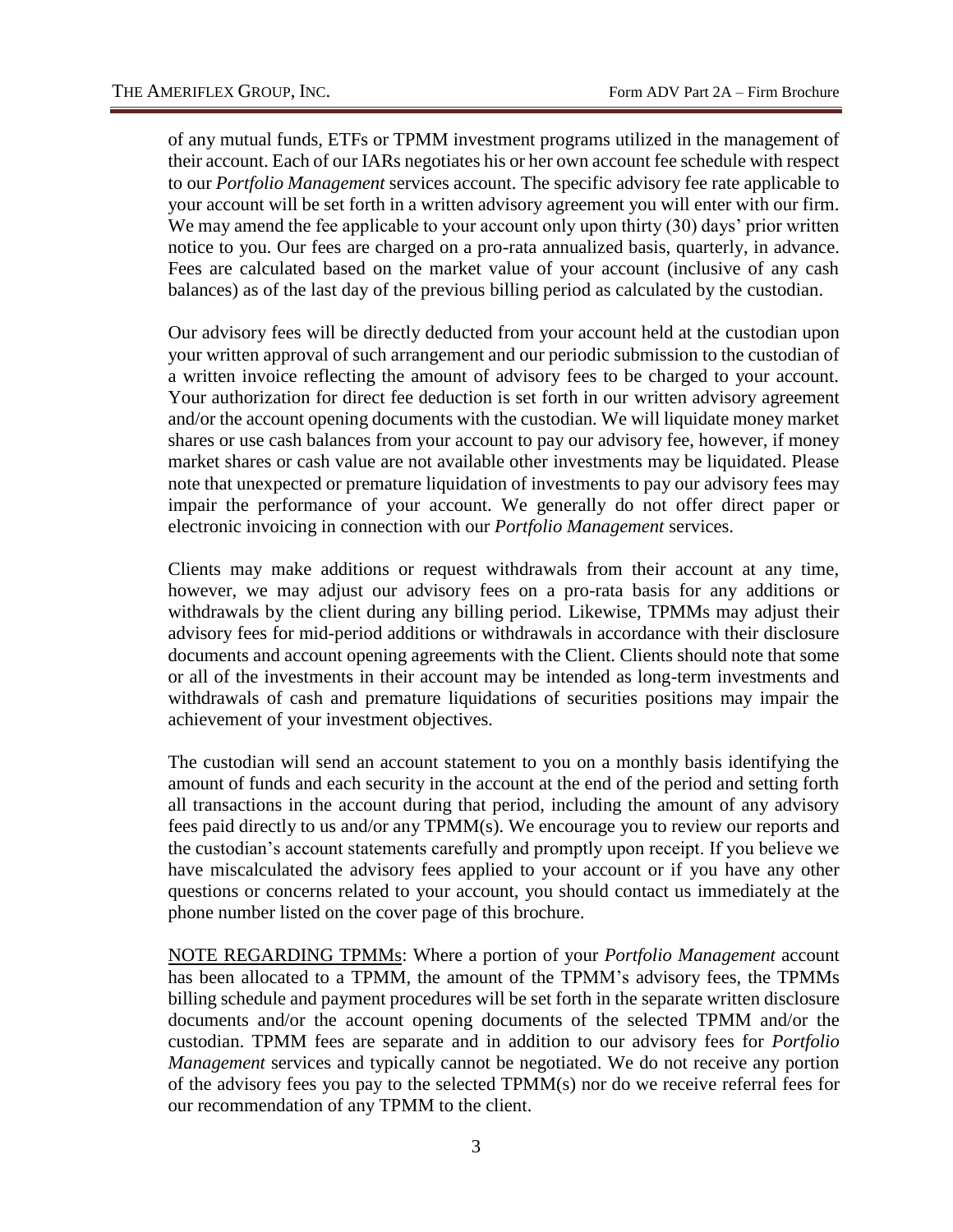NOTE REGARDING LEGACY INVESTMENTS: We may, at our sole discretion, agree to further exclude from our calculation of advisory fees certain legacy investments held by the client at the inception of our *Portfolio Management* services as may be specifically set forth in our written advisory agreement.

Our *Portfolio Management* services may be terminated at any time by either party, without penalty or cost, on thirty (30) days' written notice to the non-terminating party. In the event of termination, we shall be compensated by your payment of a pro-rated advisory fee based on the number of days in the terminating period during which services were provided. Any unearned pre-paid advisory fees will be refunded to the client.

Our advisory fees for *Portfolio Management* services are generally negotiable and individual clients may enter fee arrangements with us that are different from those described above.

Fees for Advisor Managed Portfolios Accounts. We offer *Advisor Managed Portfolios* as an account where no separate transactions charges apply and a single fee is paid for all advisory services and transactions ("Wrap Account"). In a Wrap Account, the wrap fee can be set-up so that either Ameriflex or the IAR who manages your account pays the underlying ticket charges for securities transactions in your account. In cases where the IAR pays the ticket charges, the IAR may be incentivized to trade your account less frequently, resulting in the IAR retaining a greater portion of the wrap fee paid by the client. Our firm has policies and procedures to monitor and reduce the risk of this occurring.

We also offer *Advisor Managed Portfolios* with separate advisory fees and transaction charges ("Non-Wrap Account"). As such, in addition to the quarterly account fee described below for advisory services, you may also pay separate per-trade transaction charges.

You will pay our firm a quarterly account fee, in advance, based upon the market value of the assets held in your account as of the last business day of the preceding calendar quarter. Your account fees are negotiable and will be debited from your account held at the custodian. If you terminate your participation in this program, you will be entitled to a prorata refund of any pre-paid quarterly fees based upon the number of days remaining in the quarter after the date upon which the notice of termination is received.

Each of our IARs negotiates his or her own account fee schedule with respect to the *Advisor Managed Portfolios*.

Mutual funds and ETFs invested in your *Advisor Managed Portfolios* account have their own internal fees which are separate and in addition to the program account fees (for more information on these fees, see the applicable fund prospectus).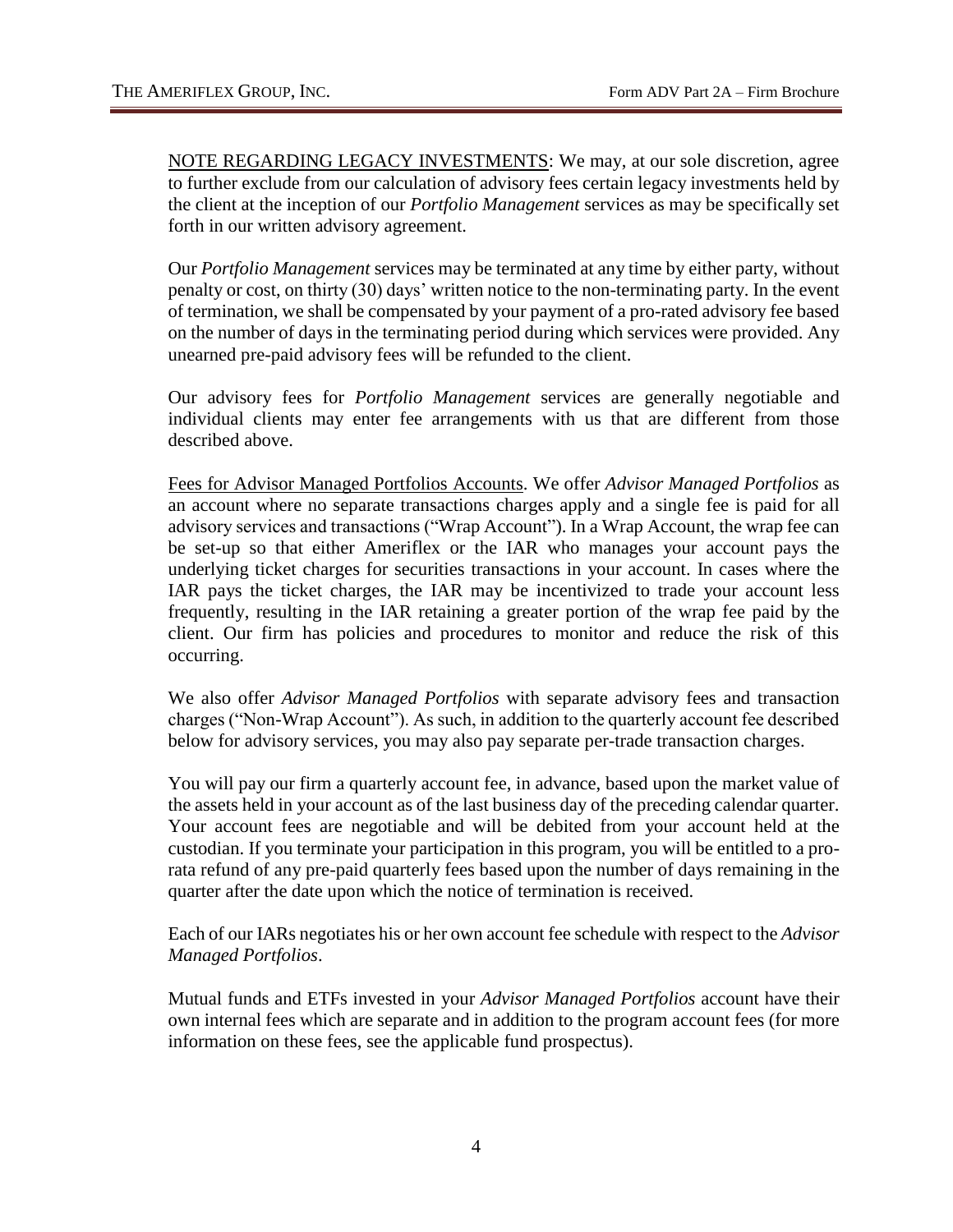Some mutual fund fees include 12b-1 fees which are internal distribution fees assessed by the fund, all or a portion of which are paid to the distributor(s) of such mutual funds. Our firm and your IAR do not retain 12b-1 fees paid by mutual funds.

In certain instances, you may be eligible to purchase certain mutual funds and ETFs without incurring transaction charges subject to certain conditions. For details, please refer to Item 4 (No Transaction Fee Programs) of the *Advisor Managed Portfolios* Wrap Fee Brochure. A \$10.00 surcharge, paid by your IAR, is applied for certain mutual funds. For details, please refer to Item 5 (Fees and Compensation) of the *Advisor Managed Portfolios* Wrap Fee Brochure.

If your assets are held in a certain type of Wrap Account, an incentive may exist for your IAR to purchase mutual funds or ETFs that are part of the No Transaction Fee Programs to avoid paying a transaction fee.

For complete fee and termination details, including account fee schedule guidelines and a list of transaction charges, please see the *Advisor Managed Portfolios* Wrap Fee Brochure. We will provide this separate brochure to you prior to or concurrent with your enrollment in *Advisor Managed Portfolios*. Please read it thoroughly before investing.

Fees for Genesis Model Portfolios Accounts. We offer the *Genesis Model Portfolios* as an account where no separate transactions charges apply and a single fee is paid for all advisory services and transactions (e.g., a Wrap Account).

You will pay a quarterly account fee, in advance, based upon the market value of the assets held in your account as of the last business day of the preceding calendar quarter. Your account fees are negotiable and will be debited from your account by the custodian. If you terminate your participation in this program, you will be entitled to a pro rata refund of any pre-paid quarterly fees based upon the number of days remaining in the quarter after the date upon which the notice of termination is received.

Each of our IARs negotiates his or her own account fee schedule with respect to the *Genesis Model Portfolios*.

The account fees paid by the client include portions paid to your IAR ("Advisor Fees"), as well as to our firm, the custodian, and the Program Manager selected ("Program Fees"). Advisor Fees are set independently regardless of the Program Manager(s) selected. Mutual funds and ETFs invested in the account also have their own internal fees ("internal fund expenses") which are separate and distinct from the program account fees (for more information on these fees, see the applicable fund prospectus). Since fees billed to your *Genesis Model Portfolio* account are comprised of both Program fees and Advisor fees, your IAR may have an incentive to select Program Managers with lower program fees in order to increase the portion of the account fees retained by the IAR. You and your IAR should consider this conflict of interest and the overall program fees and expenses, including internal fund expenses, when selecting Program Managers and other portfolio investments within this investment program.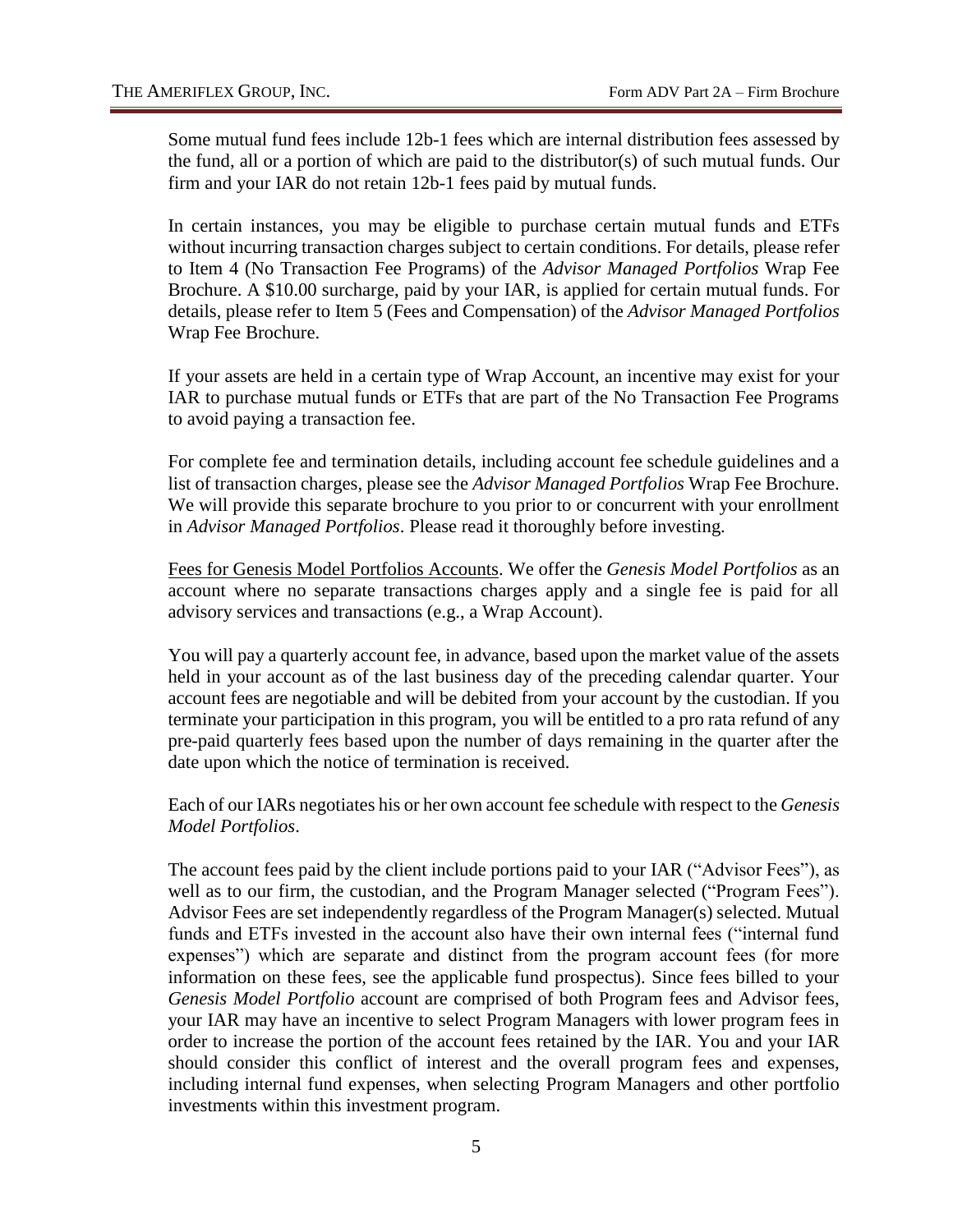For complete fee and termination details, including account fee schedule guidelines, please see the *Genesis Model Portfolios* Wrap Fee Brochure. We will provide this separate brochure to you prior to or concurrent with your enrollment in the *Genesis Model Portfolios*. Please read it thoroughly before investing.

Fees for Wealth Managed Account Program Accounts. We offer the *Wealth Managed Account Program* as an account where no separate transactions charges apply and a single fee is paid for all advisory services and transactions (e.g., a Wrap Account).

You will pay a quarterly account fee, in advance, based upon the market value of the assets held in your account as of the last business day of the preceding calendar quarter. Your account fees are negotiable and will be debited from your account by the custodian. If you terminate your participation in this program, you will be entitled to a pro rata refund of any pre-paid quarterly fees based upon the number of days remaining in the quarter after the date upon which the notice of termination is received.

Each of our IARs negotiates this or her own account fee schedule with respect to the *Wealth Managed Account Program*.

The account fees paid by the client include portions paid to your IAR ("Advisor Fees"), as well as to our firm, the custodian, and the WMAP Manager(s) selected ("Program Fees"). Advisor fees are set independently regardless of the WMAP Manager(s) selected. Mutual funds and ETFs invested in the account also have their own internal fees ("internal fund expenses") which are separate and distinct from the program account fees (for more information on these fees, see the applicable fund prospectus). Since fees billed to your *Wealth Managed Account Program* account are comprised of both Program fees and Advisor fees, your IAR may have an incentive to select WMAP managers with lower Program Fees in order to increase the portion of account fees retained by the IAR. You and your IAR should consider this conflict of interest and the overall program fees and expenses, including internal fund expenses, when selecting WMAP Managers and other portfolio investments within this investment program.

For complete fee and termination details, including account fee schedule guidelines, please see the *Wealth Managed Account Program* Wrap Fee Brochure. We will provide this separate brochure to you prior to or concurrent with your enrollment in the *Wealth Managed Account Program*. Please read it thoroughly before investing.

Fees for Financial Planning Services. We charge fixed fees (typically ranging from \$500- \$10,000) and/or hourly fees (typically ranging from \$50-\$300 per hour) for *Financial Planning and Consulting* services. The amount of any fixed fee or the hourly fee rate applicable to your engagement is determined prior to the commencement of services based on our expectation of the complexity, time, research, and resources required to complete the requested financial planning services. Fixed fees must be paid in full at the commencement of our relationship or in periodic installments as set forth in the written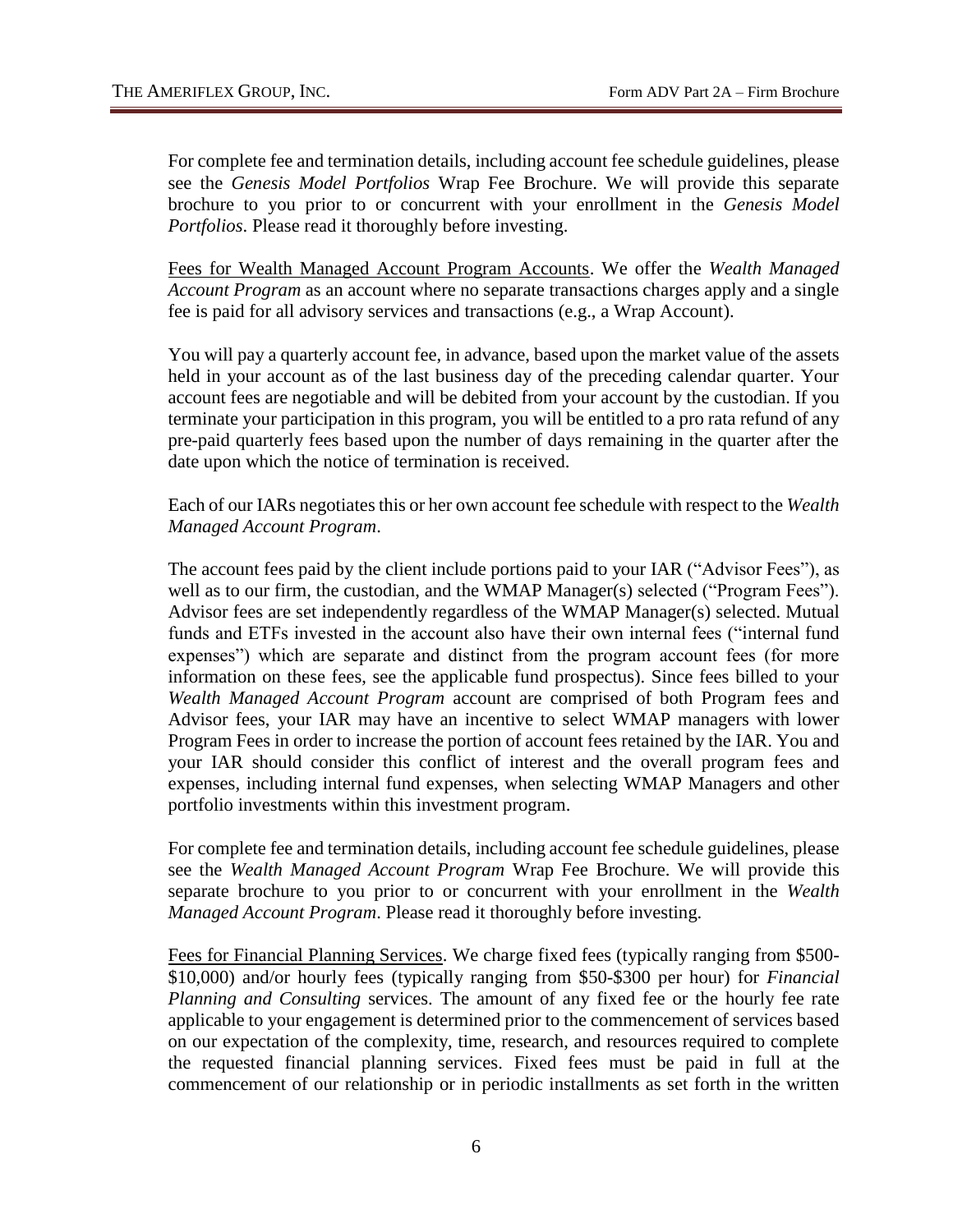financial planning or consulting agreement with the client. Hourly fees are invoiced to the client and paid in full upon delivery of the written financial plan, report or checklist.

*Financial Planning and Consulting* engagements may be terminated at any time by either party, without penalty or cost, on thirty (30) days' written notice to the non-terminating party. In the event of early termination we shall be compensated with a pro-rated portion of the agreed upon fees based upon either the hours actually billed for hourly billing arrangements or, in the case of fixed fee arrangements, based upon our good faith determination (which shall be conclusive and binding) of the total percentage of work completed at the time of termination. Any excess pre-paid fees will be returned to the client. Any fees incurred but not yet billed shall be immediately due and payable to our firm.

Our advisory fees for *Financial Planning and Consulting* services are generally negotiable and individual clients may enter fee arrangements with us that are different from those described above.

**C** Additional Fees and Expenses. As part of our investment advisory services, we may recommend that you invest in mutual funds, ETFs, REITs, variable products, and/or separately managed accounts managed directly by TPMMs. The fees that you pay to our firm are separate and distinct from the internal management fees and other expenses that may be charged by mutual funds, ETFs, REITs, variable products, and/or TPMMs to their investors. Except for Wrap Accounts, you will also pay the custodian of your account transaction charges, custodial, and/or brokerage fees and commissions, mark-ups and mark-downs, spreads paid to market makers, wire transfer fees and other fees and taxes associated with activity in your account. To fully understand the total cost you will incur you should review the prospectus of each mutual fund, ETF, REIT, variable product, and/or TPMM advisory program in which you are invested and the contractual arrangement with the custodian of your account. For information on our brokerage practices, please refer to Item 12 of this brochure

While we believe our advisory fees to be reasonable for the services provided, you are advised that lower fees for comparable services may be available from other sources.

NOTE REGARDING WRAP ACCOUNT PROGRAMS: For Wrap Accounts, the fees for transactions executed in your account and any Program Manager and WMAP Manager fees is included in your quarterly account fee. As a result, we may charge you a higher quarterly account fee for a Wrap Account than a Non-Wrap account with separate advisory fees and transaction charges. Please consider that depending upon the level of the wrap fee charges, the amount of portfolio activity in the account, the value of services that are provided under the investment program, and other factors, the wrap fee may or may not exceed the aggregate cost of services if they were to be provided separately. Generally, wrap programs are relatively less expensive for actively traded accounts. However, they may result in higher overall costs to the client in accounts that experience little trading activity.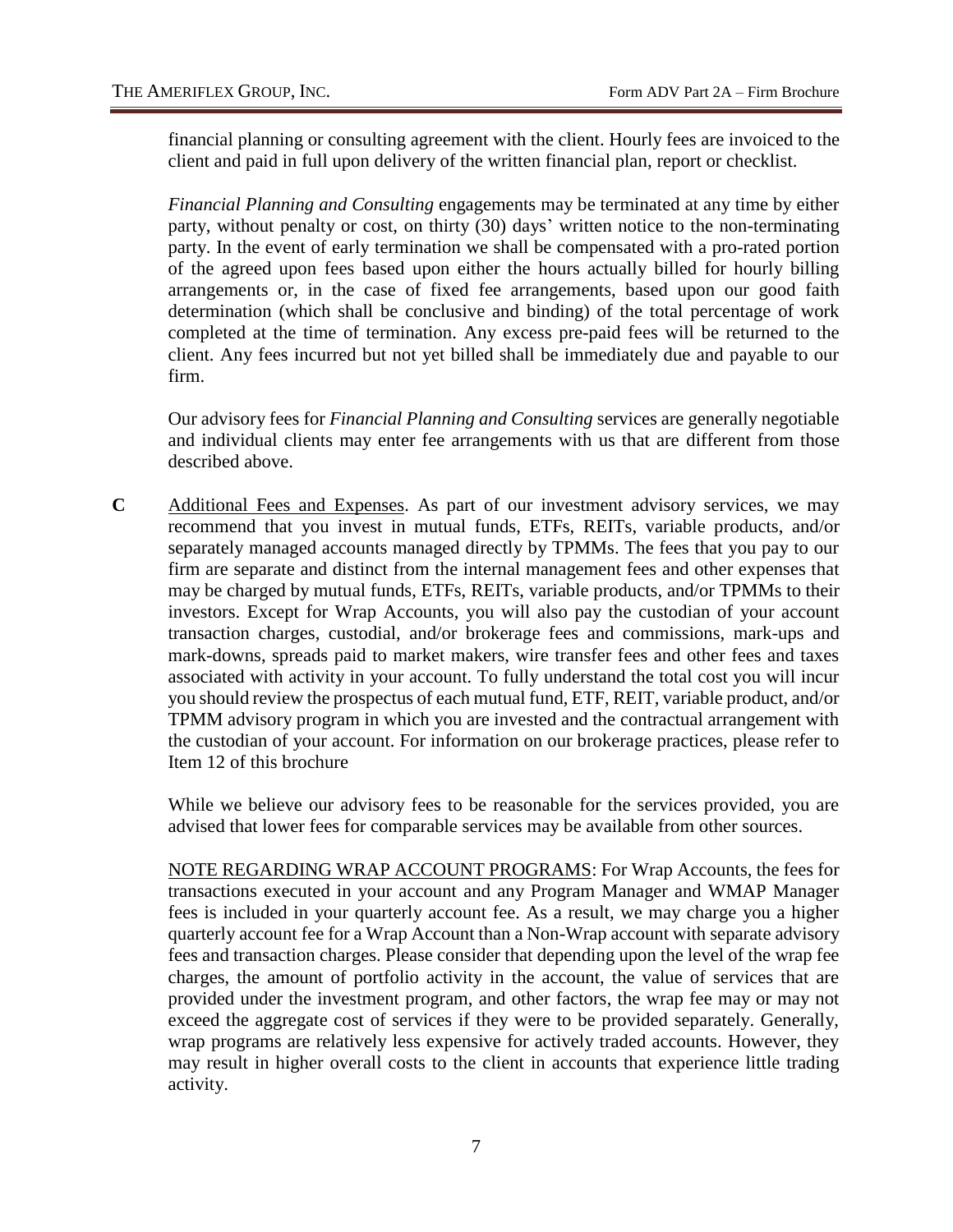For certain *Advisor Managed Portfolio* Wrap Accounts, transaction charges incurred at the custodian will be assessed to the IAR who manages your account. As a result, your IAR may have incentive to trade your Wrap Account less often or to trade your account with certain securities where transaction charges may be waived or reduced by the clearing firm or product sponsor. Please see the *Advisor Managed Portfolios* Wrap Fee Brochure for details.

- **D** Our termination policies are described above in this Item 5.
- **E** Compensation for Sale of Securities. Certain IARs of Ameriflex are concurrently registered as "registered representatives" of SagePoint Financial, Inc. ("SagePoint), a registered broker-dealer member of FINRA/SIPC and a registered investment advisory firm (CRD No. 133763) (each a "Dually Registered Person"). SagePoint is not otherwise affiliated with our firm. Securities business is transacted with advisory clients and our Dually Registered Persons may receive commissions and/or other forms of compensation resulting from the sale of securities to clients. This creates a conflict of interest insofar as such Dually Registered Persons may have a financial incentive to sell securities to clients for which they may collect commissions. Alternatively, they may have an incentive to forego providing you with advisory services when appropriate, and instead recommend the purchase of commissionable investments, if they deem that the payout for recommending the purchase of these investments would be higher than providing management advice on these products for an advisory fee. Clients are advised that fees paid to Ameriflex for investment advisory services are separate and distinct from the commissions and/or other forms of compensation that may be earned by any Dually Registered Persons for selling securities products to clients through SagePoint Financial, Inc.

Compensation for Sale of Insurance Products. Certain Advisory Affiliates and IARs of Ameriflex are independently licensed to sell insurance in one or more states acting as a direct agent representative of a specific insurance company or companies or as an agent of our affiliate, Ameriflex Financial Services ("AFS"). Insurance related business is transacted with advisory clients and licensed individuals may receive commissions from insurance products sold to clients. Clients are advised that the fees paid to Ameriflex for investment advisory services are separate and distinct from the commissions earned by any individual (or insurance agency, including our affiliate, AFS) for selling insurance products to clients. If requested by a client, we will disclose the amount of commissions expected to be paid.

The receipt of insurance and/or securities related commissions by an individual associated with the firm or our affiliate, AFS, presents a conflict of interest. As fiduciaries we must act primarily for the benefit of our investment advisory clients. As such, we will only transact insurance or securities related business with clients when fully disclosed, suitable, and appropriate. Further, we must determine in good faith that any commissions paid to our representatives and affiliates are appropriate. Clients are informed that they are under no obligation to use any individual associated with our firm or AFS for the purchase of insurance or securities products or services. Clients may use any insurance firm, brokerdealer or agent they choose for purchase of these products and services. We encourage you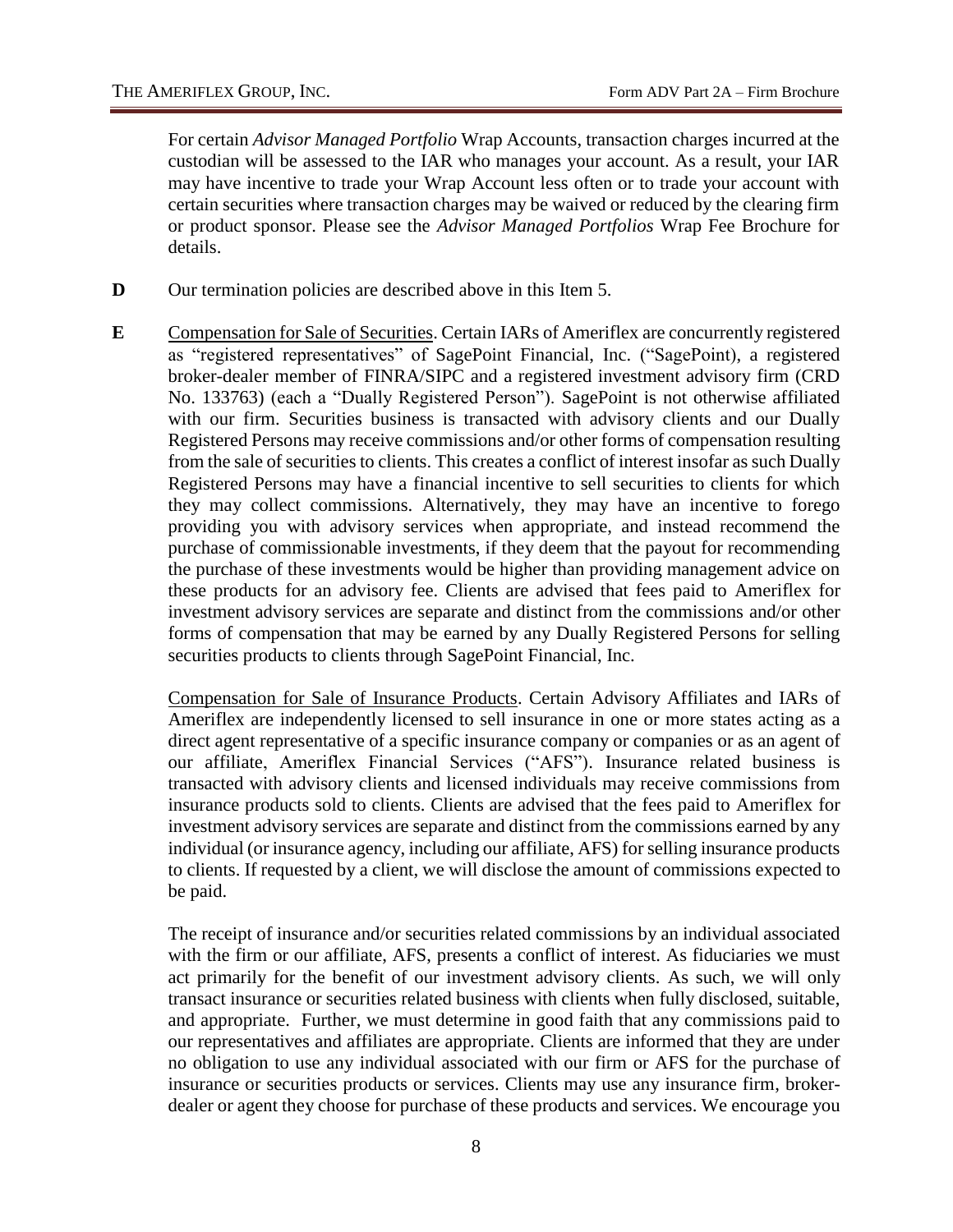to ask us about the conflicts of interest presented by the dual registration and insurance licensing of our IARs.

Individual Retirement Account Rollover Disclosure. As part of our advisory services to you, we may recommend that you withdraw or "roll over" assets from an employer's retirement plan to an individual retirement account ("IRA") that we may advise on and which may therefore result in additional advisory fees payable to us. This type of recommendation represents a conflict of interest for our firm. If we make this type of recommendation you are under no obligation to follow such advice. Alternatively, you may have the options of (1) maintaining your retirement plan as is, (2) rolling over your account to the employer's new retirement plan, (3) taking a taxable distribution, or (4) rolling over your account to a new IRA. It is important to understand the advantages and disadvantages of each approach, which will depend on individual financial circumstances. Prior to proceeding with any such action, we encourage you to contact us and your independent legal and/or tax professionals for more information.

#### <span id="page-15-0"></span>**Item 6 – Performance-Based Fees and Side-By-Side Management**

We do not charge any performance-based fees for our services or engage in side-by-side management of accounts.

Ameriflex and/or individuals associated with our firm may manage accounts which belong either to themselves, individually, or to their family or their affiliates (collectively, "Proprietary Accounts") while simultaneously managing client accounts. It is possible that orders for Proprietary Accounts may be entered opposite to orders for client accounts, pursuant to, for instance, a neutral allocation system, a different trading strategy, or trading at a different risk level. The management of any Proprietary Account is subject to our Code of Ethics and the duty of our firm and its personnel to exercise good faith and fairness in all matters affecting client accounts.

#### <span id="page-15-1"></span>**Item 7 – Types of Clients**

We typically provide investment advice to individuals, high net worth individuals, corporations and other business entities. Because each client is unique, they must be willing to be involved in the planning and ongoing processes of our management of their account. Such involvement does not have to be time consuming, however we want our clients to remain informed and have a sense of security about their investments.

We may require a minimum account size of \$50,000 to open a *Portfolio Management* relationship with our firm. Ameriflex may waive this minimum account opening size requirement at our discretion. We do not have any minimum annual fee requirements.

The minimum account size to open a *Advisor Managed Portfolios* account is \$50,000. Please see the *Advisor Managed Portfolios* Wrap Fee Brochure for more information.

The minimum account size to open a *Genesis Model Portfolios* account is \$5,500. The specific minimum may vary further according to the Program Manager and Asset Allocation Model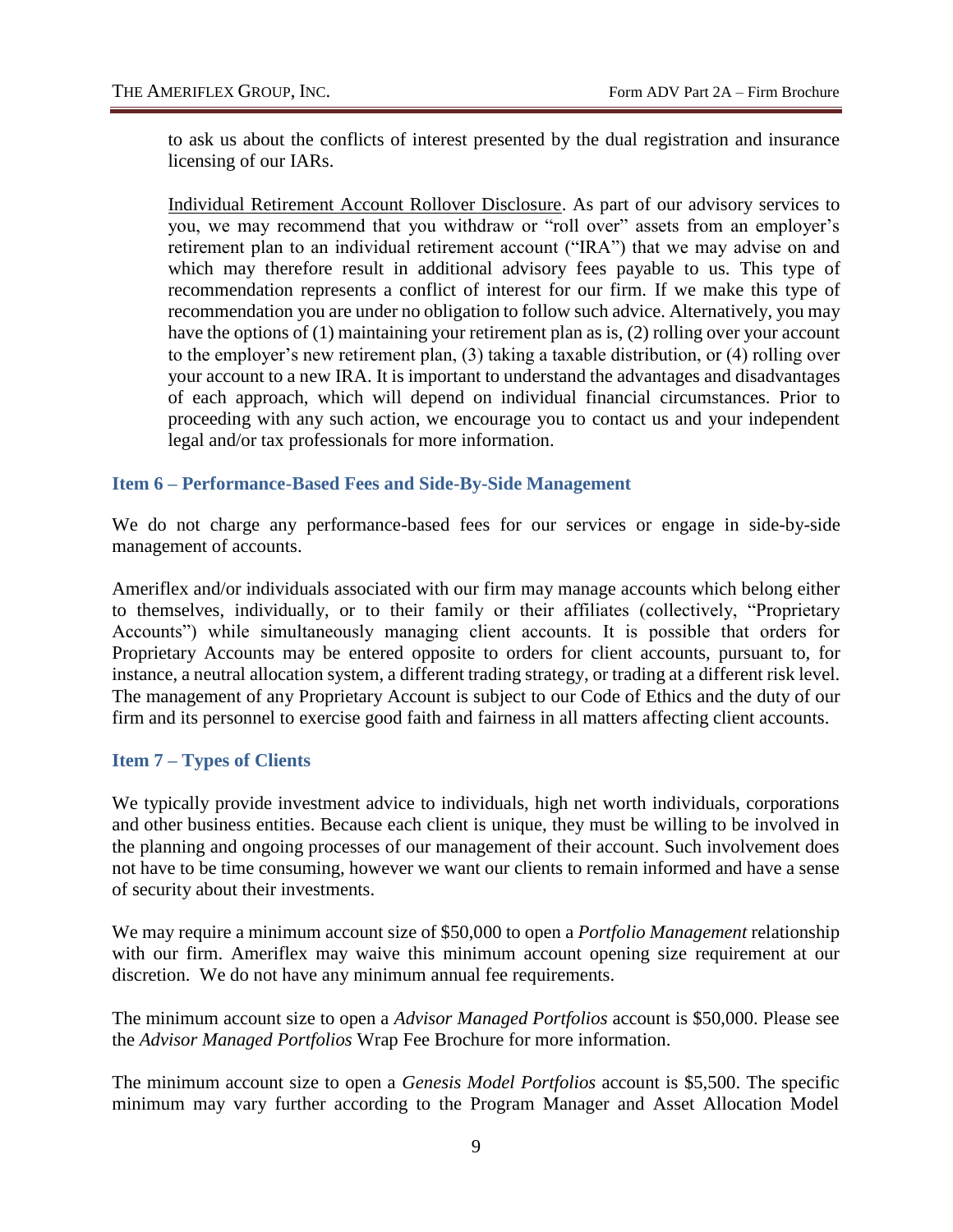selected within the program. Please see the *Genesis Model Portfolios* Wrap Fee Brochure for more information.

The minimum account size to open a SMA account within the *Wealth Managed Account Program* is \$100,000. The minimum account size to open a UMA account within the *Wealth Managed Account Program* is \$50,000. Please see the *Wealth Managed Account Program* Wrap Fee Brochure for more information.

There is no minimum opening account size or fee in connection with our *Financial Planning and Consulting* services.

NOTE: Certain TPMMs may have account opening minimums, account maintenance requirements, and/or minimum fee requirements. These minimums are generally non-negotiable. Please consult the disclosure brochure of the selected TPMM for more information on any account opening or minimum fee requirements.

<span id="page-16-0"></span>**Item 8 – Methods of Analysis, Investment Strategies and Risk of Loss**

#### **A Our Methods of Analysis and Investment Strategies**

The types of investments we typically recommend are discussed in Item 4 of this brochure.

We may use some or all of the following *methods of analysis* in providing investment advice to you:

Fundamental Analysis. Fundamental Analysis. In using fundamental analysis, we attempt to determine the intrinsic value of target securities through a review of, among other things, company specific financial disclosures, the strength and track record of management personnel, industry sector financial health, and at a macro level, the overall direction of the economy at large. We use this information as a basis to determine if such securities are underpriced or overpriced relative to current market prices and then to make a buy or sell recommendation to you.

Relying on this type of analysis leaves open the risk that the price of a security may move along with the overall direction of the market, irrespective of the economic and financial factors which may have indicated that an opposite movement would have been expected. The main sources of information we rely upon when researching and analyzing securities using fundamental analysis include research materials prepared by others, annual reports, corporate rating services, prospectuses, and company press releases.

Technical Analysis. We analyze past market movements and apply that analysis to the present in an attempt to recognize recurring patterns of investor behavior and potentially predict future price movement. Technical analysis does not consider the underlying financial condition of a company or security. This presents a risk in that a poorly-managed or financially unsound company may underperform regardless of overall market movement.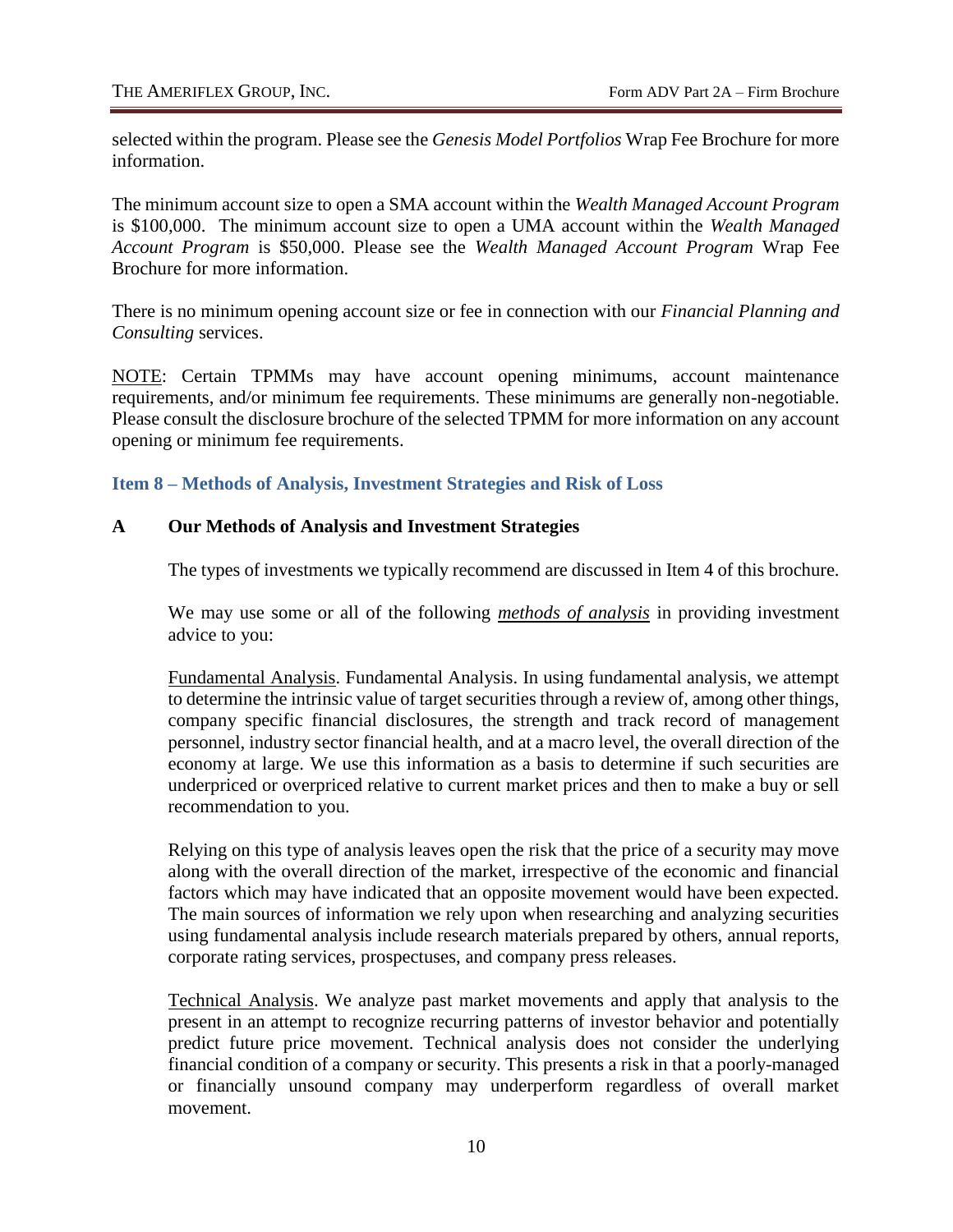Asset Allocation. Rather than focusing on selecting the particular securities or other assets to invest for your account, we attempt to identify an appropriate ratio of various types of investments (for example, stocks, fixed income, and cash) suitable to investment goals, time horizon, and risk tolerance. A risk of asset allocation is that you may not participate in sharp increases in a particular security, industry or market sector. Another risk is that the ratio of securities, fixed income, and cash will change over time due to stock and market movements and, if not corrected, will no longer be appropriate to meet with your investment goals.

Mutual Fund and ETF Selection and Analysis. We evaluate and select mutual funds and/or ETFs for your account based on several factors which may include, without limitation, (1) the experience and track record of the underlying portfolio manager(s), (2) the performance of the mutual fund or ETF over time and through various market conditions; (3) expected market conditions that might impact the underlying holdings of the mutual fund or ETF or applicable market sector; and (4) whether and to what extent the underlying holdings of the mutual fund or ETF overlap with other assets held in your account. We also monitor the mutual fund or ETF in an attempt to determine if the fund is continuing to follow its stated investment strategy.

A risk of mutual funds and ETF analysis is that, as in all securities investments, past performance does not guarantee future results. A fund manager's past track record of success cannot be relied upon as a predictor of success in the future. In addition, the underlying holdings of the fund are determined by independent fund managers and may change overtime without advance warning, creating the potential for overlap with other investments held in your account. This increase in the correlation of your holdings will increase the risk of loss where the value of any overlapping holdings should decrease. There is also a risk that a manager may deviate from the stated investment mandate or strategy of the mutual fund or ETF, which could make the holding(s) less suitable for the client's portfolio.

TPMM Selection and Analysis. This is the analysis of the experience, investment philosophies, and past performance of independent TPMMs (including Program Managers and WMAP Managers, as applicable) in an attempt to determine if that manager has demonstrated an ability to invest over a period of time and in different economic conditions. Key factors we consider when evaluating TPMMs are their investment process and philosophy, risk management methods and procedures, historical performance, investment strategy and style, fees and operating expenses, assets under management and number or clients, and tax-efficiencies. Our evaluation may also incorporate both qualitative and quantitative fundamental analysis to validate and confirm a TPMM's investment style and skill, as well as to compare them to other managers of similar style. We may utilize various research databases, proprietary models, financial periodicals, prospectuses and filings with the SEC, industry contacts and manager data, among other items, as part of the research process. Monitoring the TPMM's underlying holdings, strategies, concentrations and leverage as part of our overall periodic risk assessment may complete the analysis. As part of the due-diligence process, the TPMM's compliance and business enterprise risks may be surveyed and reviewed.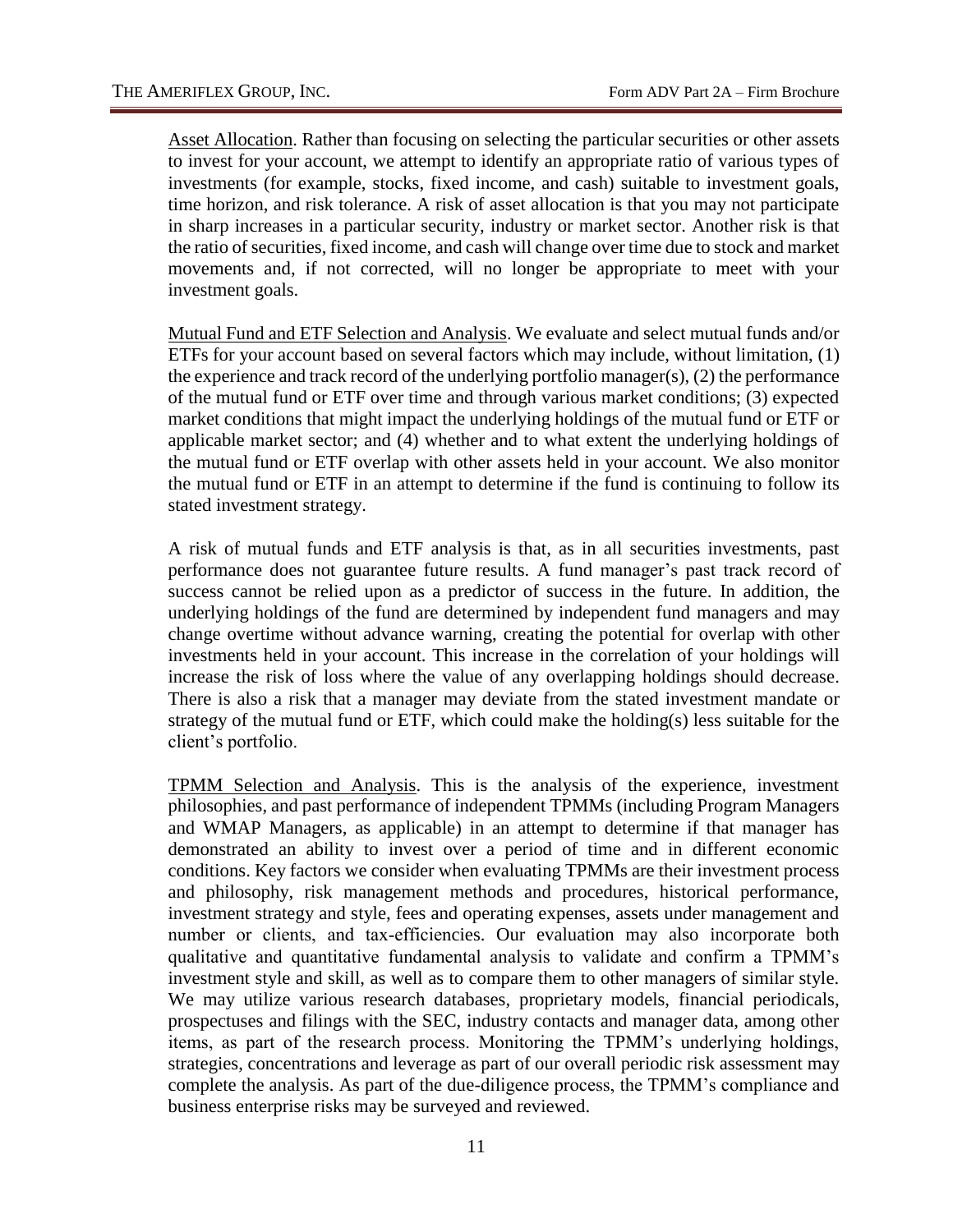Methods of analysis such as charting, fundamental, technical, or cyclical analysis and/or other methods may be used by the TPMMs we help select or recommend to clients. Please refer to the disclosure brochure of the TPMM for more information.

We typically use the following *investment strategies* in managing client accounts:

Long-term Purchases. We primarily take a long term, passive, "buy and hold" approach to investing client assets. In this type of investment strategy, we suggest the purchase of securities with the idea of holding them in a portfolio for a year or longer. Typically, we employ this strategy when (1) we believe the securities to be currently undervalued, and/or (2) we want the portfolio to have exposure to a particular asset class over time, regardless of the current projection for this class.

A risk in a long-term purchase strategy is that by holding the security for this length of time, we may not take advantage of short-term gains that could be profitable to a client. Moreover, if our predictions are incorrect, a security may decline sharply in value before we make the recommendation to sell.

Short-term purchases. When utilizing this strategy, we may suggest the purchase of securities with the idea of selling them within a relatively short time (typically a year or less). We do this in an attempt to take advantage of conditions that we believe will soon result in a price swing in the securities we recommend for purchase.

A short-term purchase strategy poses risks should the anticipated price swing not materialize; we are then left with the option of having a long-term investment in a security that was designed to be a short-term purchase, or potentially taking a loss. In addition, this strategy involves more frequent trading than does a longer-term strategy, and will result in increased brokerage and other transaction-related costs, as well as less favorable tax treatment of short-term capital gains.

**B** We use our best judgment and good faith efforts in rendering investment advice to our clients. We cannot warrant or guarantee any particular level of account performance, or that an account will be profitable over time. Not every investment recommendation we make will be profitable. **Investing in securities involves risk of loss that clients should be prepared to bear.** You assume all market risk involved in the investment of your account assets. Investments are subject to various market, currency, economic, political, and business risks.

Except as may otherwise be provided by law, we are not liable to you for:

- any loss that you may suffer by reason of any investment recommendation we made with that degree of care, skill, and diligence under the circumstances that a prudent person acting in a fiduciary capacity would use; or
- any independent act or failure to act by a custodian of your account(s).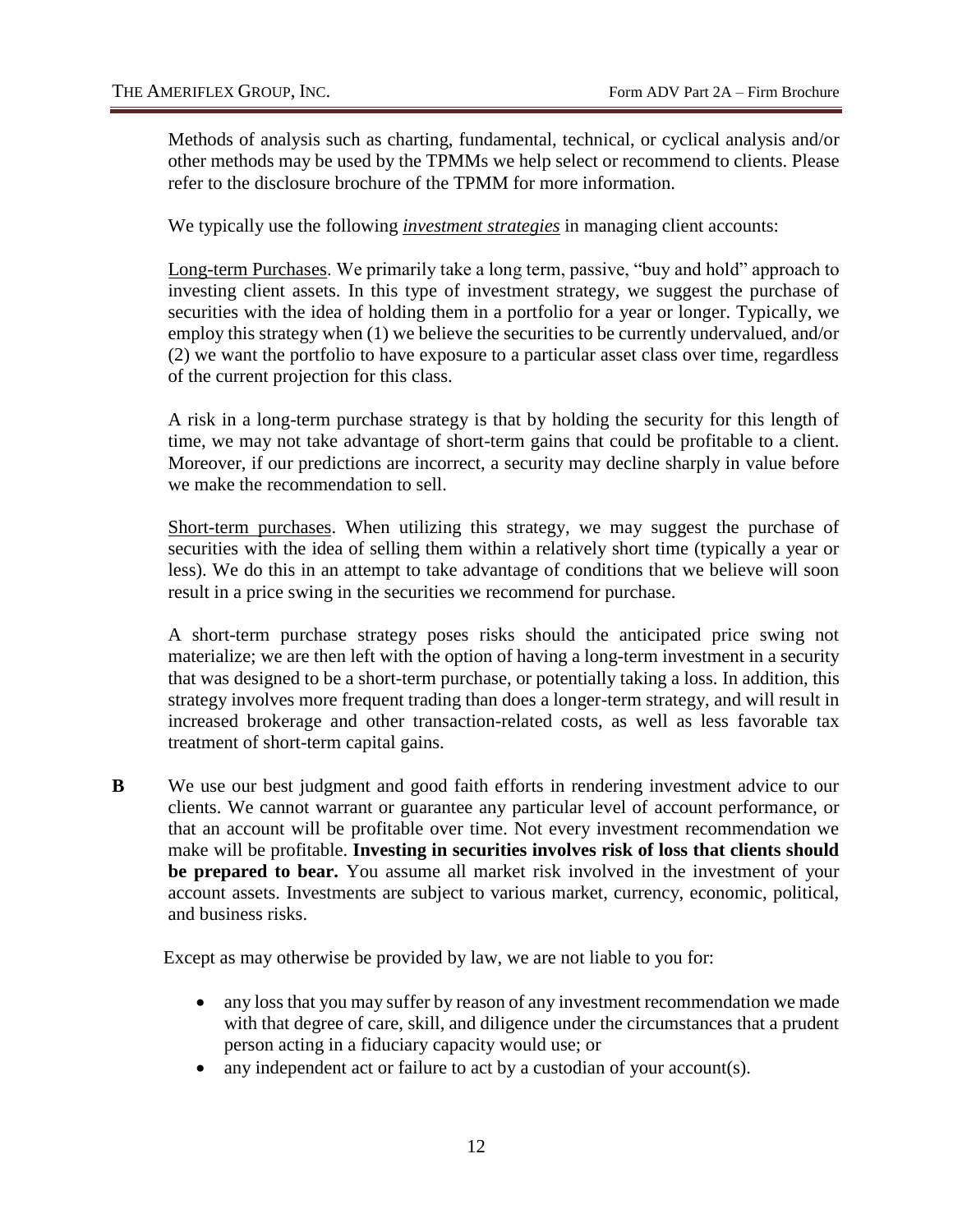**C** Summary of Investment Risks. While all investing involves risks and losses can and will occur, our advisory services generally recommend a broad and diversified allocation of mutual funds and other securities intended to reduce the specific risks associated with a concentrated or undiversified portfolio. Nonetheless, investing in securities involves risk of loss that clients should be prepared to bear. You should consider the following highlevel summary of investment risks. This list is not intended to be an exhaustive description of all risks you may encounter in engaging our firm for advisory services. We encourage you to inquire with us frequently about the risks related to any investments in your account.

Risk of Loss. Securities investments are not guaranteed, and you may lose money on your investments. As with any investment manager that invests in common stocks and other equity securities, our investment recommendations are subject to market risk—the possibility that securities prices will decline over short or extended periods of time. As a result, the value of your account(s) will fluctuate with the market, and you could lose money over short or long periods of time. You should recognize whenever you determine to invest in the securities markets your entire investment is at risk. Clients should not invest money if they are unable to bear the risk of total loss of their investments.

Economic Risk. The prevailing economic environment is important to the health of all businesses. Some companies, however, are more sensitive to changes in the domestic or global economy than others. These types of companies are often referred to as cyclical businesses. Countries in which a large portion of businesses are in cyclical industries are thus also very economically sensitive and carry a higher amount of economic risk. If an investment is issued by a party located in a country that experiences wide swings from an economic standpoint or in situations where certain elements of an investment instrument are hinged on dealings in such countries, the investment instrument will generally be subject to a higher level of economic risk.

Market Risk. The value of your portfolio may decrease if the value of an individual company or multiple companies in the portfolio decreases or if our belief about a company's intrinsic worth is incorrect. Further, regardless of how well individual companies perform, the value of your portfolio could also decrease if there are deteriorating economic or market conditions. It is important to understand that the value of your investment may fall, sometimes sharply, in response to changes in the market, and you could lose money. Investment risks include price risk as may be observed by a drop in a security's price due to company specific events (e.g. earnings disappointment or downgrade in the rating of a bond) or general market risk (e.g. such as a "bear" market when stock values fall in general). For fixed-income securities, a period of rising interest rates could erode the value of a bond since bond values generally fall as bond yields go up. Past performance is not a guarantee of future returns.

TPMM Risks. A TPMM's (including any Program Managers and WMAP Managers, as applicable) past track record of success cannot be relied upon as a predictor of success in the future. In addition, the underlying holdings of your TPMM Account(s) are determined by TPMM directly, and may change overtime without advance warning to us, creating the potential for overlap with other investments held in your account. This increase in the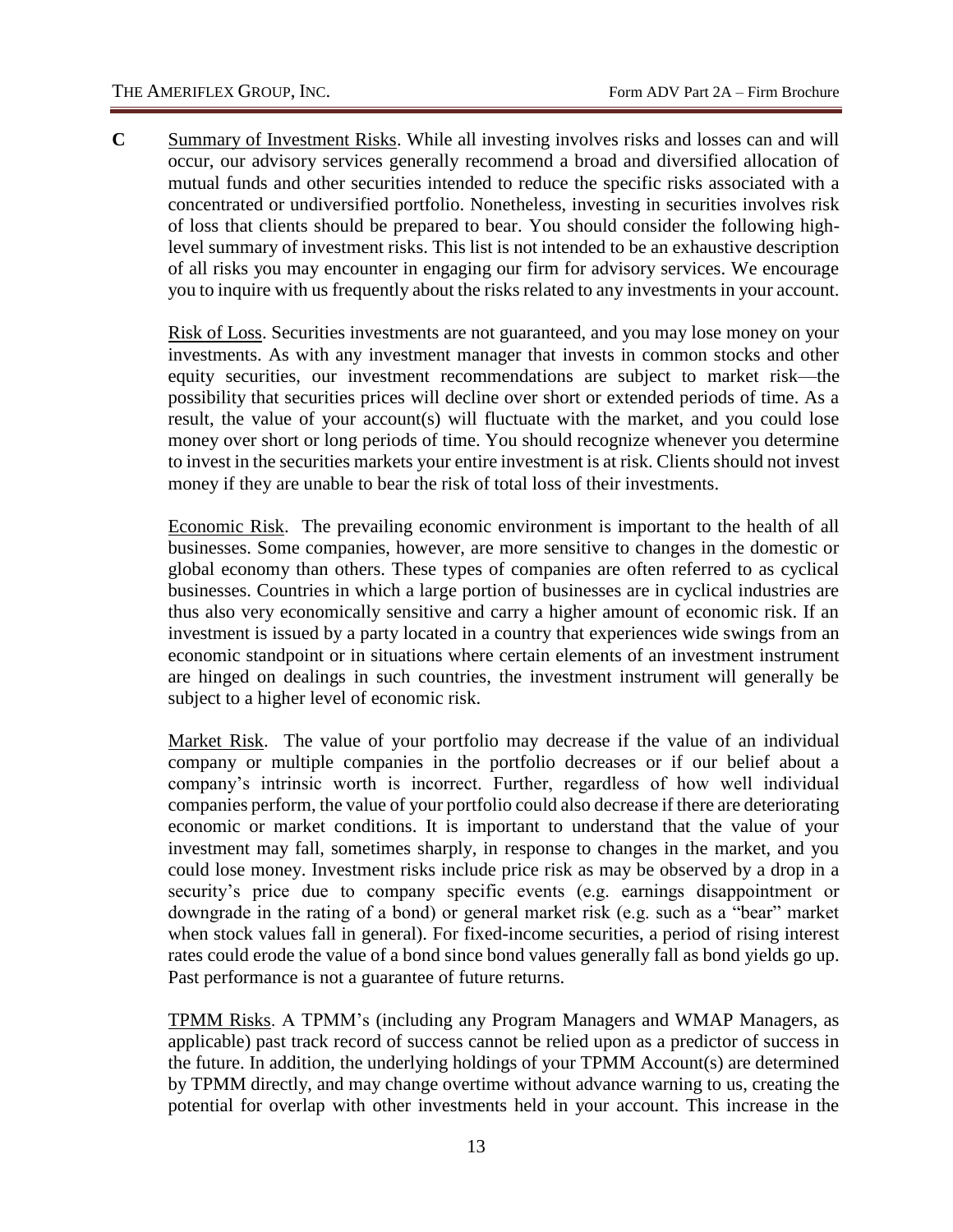correlation of your holdings will increase the risk of loss where the value of any overlapping holdings should decrease. There is also a risk that a TPMM may deviate from the stated investment mandate or strategy of the account, which could make the holding(s) less suitable for the client's portfolio. Our firm does not control any TPMM's daily business and compliance operations, and thus our firm may be unaware of any lack of internal controls necessary to prevent business, regulatory or reputational deficiencies.

Risks Related to Analysis Methods. Our analysis of securities relies in part on the assumption that the issuers whose securities we recommend for purchase and sale, the rating agencies that review these securities, and other publicly-available sources of information about these securities, are providing accurate and unbiased data. While we are alert to indications that data may be incorrect, there is always a risk that our analysis may be compromised by inaccurate or misleading information.

Securities Transactions at the Direction of Clients. Irrespective of whether you engage us on a discretionary or non-discretionary basis, the client always maintains the concurrent ability to make transactions within the client's account held at Custodian. Our firm is not responsible for the consequences of the client's self-directed investment decisions.

Interim Changes in Client Risk Tolerance and Financial Outlook. The particular investments recommended by our firm are based solely upon the investment objectives and financial circumstances disclosed to us by the client. While we strive to meet with clients at regular intervals (at least annually, unless otherwise agreed) to discuss any changes in the client's financial circumstances, the lack of constant and continuous communication presents a risk insofar as your liquidity, net worth, risk tolerance and/or investment goals could change abruptly, with no advance notice to our firm, resulting in a mis-aligned investment portfolio and the potential for losses or other negative financial consequences.

**It is your continuing and exclusive responsibility to give us complete information and to notify us of any changes in your financial circumstances, income level, investment goals or employment status. We encourage you to contact us regularly and promptly to discuss any such changes.** 

#### <span id="page-20-0"></span>**Item 9 – Disciplinary Information**

Ameriflex is required to disclose all material facts regarding any legal or disciplinary event that would be material to your evaluation of our firm, or the integrity of our management. No principal or person associated with this firm has any information to disclose which is applicable to this Item.

#### <span id="page-20-1"></span>**Item 10 – Other Financial Industry Activities and Affiliations**

**A** Registration as a Broker-Dealer or Registered Representative of a Broker-Dealer. Ameriflex is not registered as a broker-dealer; however, as disclosed at Item 5, certain IARs of our firm may concurrently act as registered representatives of SagePoint. Please see Item 5 for disclosure of the conflicts of interest presented by this arrangement.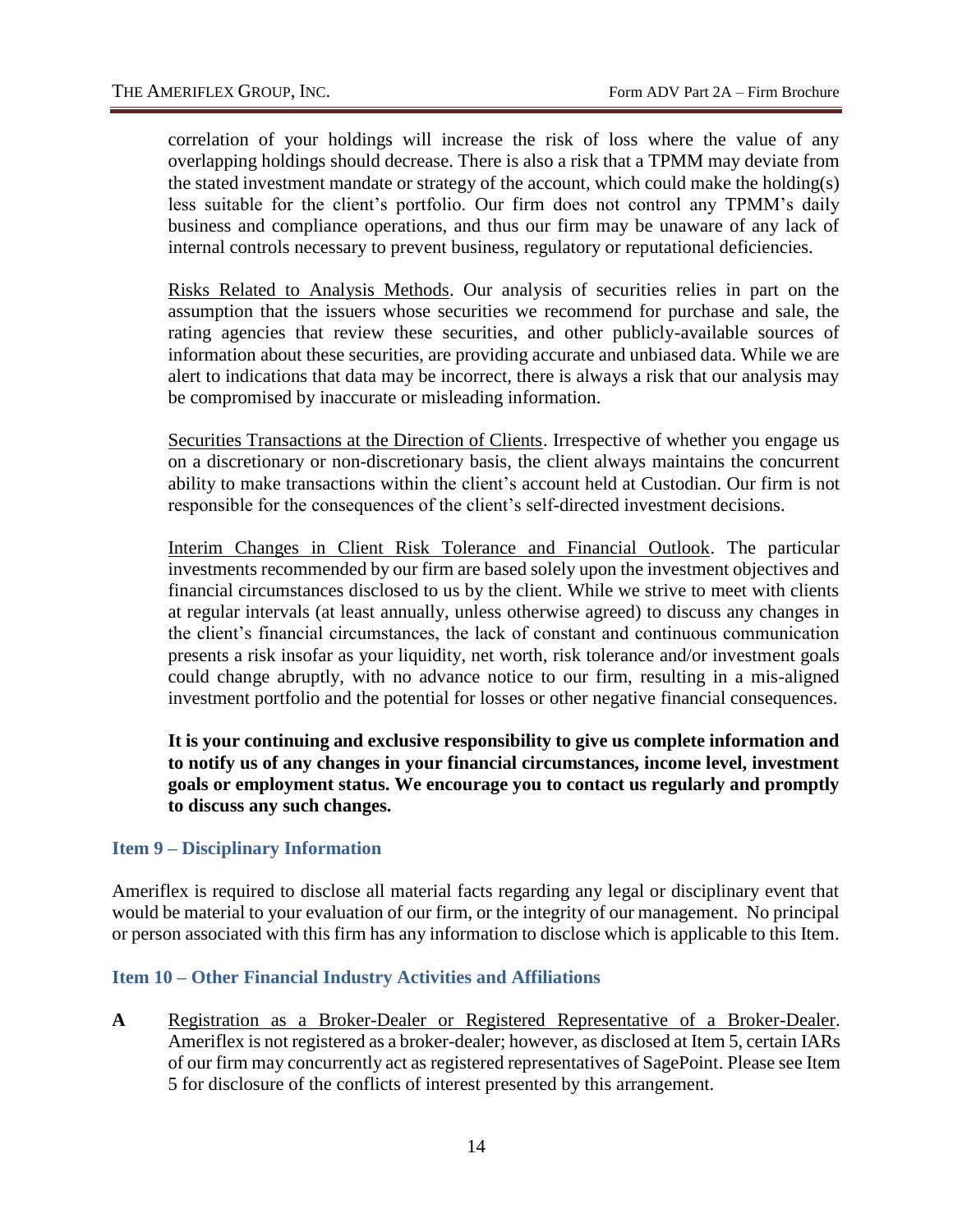- **B** Futures or Commodities Registration. Neither Ameriflex nor any of its personnel intend to become registered as a futures commission merchant, commodity pool operator, commodity trading advisor, or an associated person of any of the foregoing.
- **C** Material Relationships. In addition to the relationships and affiliations described in Item 5 of this brochure, and since our Advisory Affiliates may conduct their investment advisory business under their own independently owned business entity, they have the ability to engage in certain other business activities separate from the investment advisory activities they conduct through Ameriflex. Some of Ameriflex's IARs are permitted to be employed by, or own, a financial services business entity, including an investment advisor business, separate from Ameriflex. Although this is not considered a conflict of interest, clients should be aware that these situations can exist. Such outside business activities may include, without limitation, offerings of tax preparation, legal, insurance, and/or real estate services. These outside business activities are disclosed in the individual Form ADV Part 2B brochure supplements related to each of our IARs. Clients are never obligated to engage any of our IARs or Advisory Affiliates for any tax preparation, legal, insurance and/or real estate related services.

As described in Item 5, since fees billed to *Genesis Model Program* and/or *Wealth Managed Account Program* accounts are comprised of both Program fees and Advisor fees, your IAR may have an incentive to select Program Managers/WMAP Managers with lower Program Fees in order to increase the portion of the account fees retained by the IAR. You and your IAR should consider this conflict of interest and the overall program fees and expenses, including internal fund expenses, when selecting these underlying managers and other portfolio investments.

Ameriflex does not have any other relationships, activities, affiliations or arrangements that create a material conflict of interest with its clients.

**D** Recommendation of Other Advisors. Ameriflex recommends TPMMs to clients as part of various different investment advisory services as described in Item 4 of this brochure. Except as disclosed in Item 12 below, we do not receive any additional compensation, either directly or indirectly, in connection recommendations or allocations of client accounts to TPMMs.

# <span id="page-21-0"></span>**Item 11 – Code of Ethics, Participation or Interest in Client Transaction & Personal Trading**

**A** Our Code of Ethics. We subscribe to an ethical and high standard of conduct in all our business activity in order to fulfill the fiduciary duty we owe to our clients. Included in these ethical obligations is the duty to put our client's interests ahead of our own along with duties of loyalty, fairness, and good faith towards our clients. We disclose to clients material conflicts of interest which could reasonably be expected to impair our rendering of unbiased and objective advice.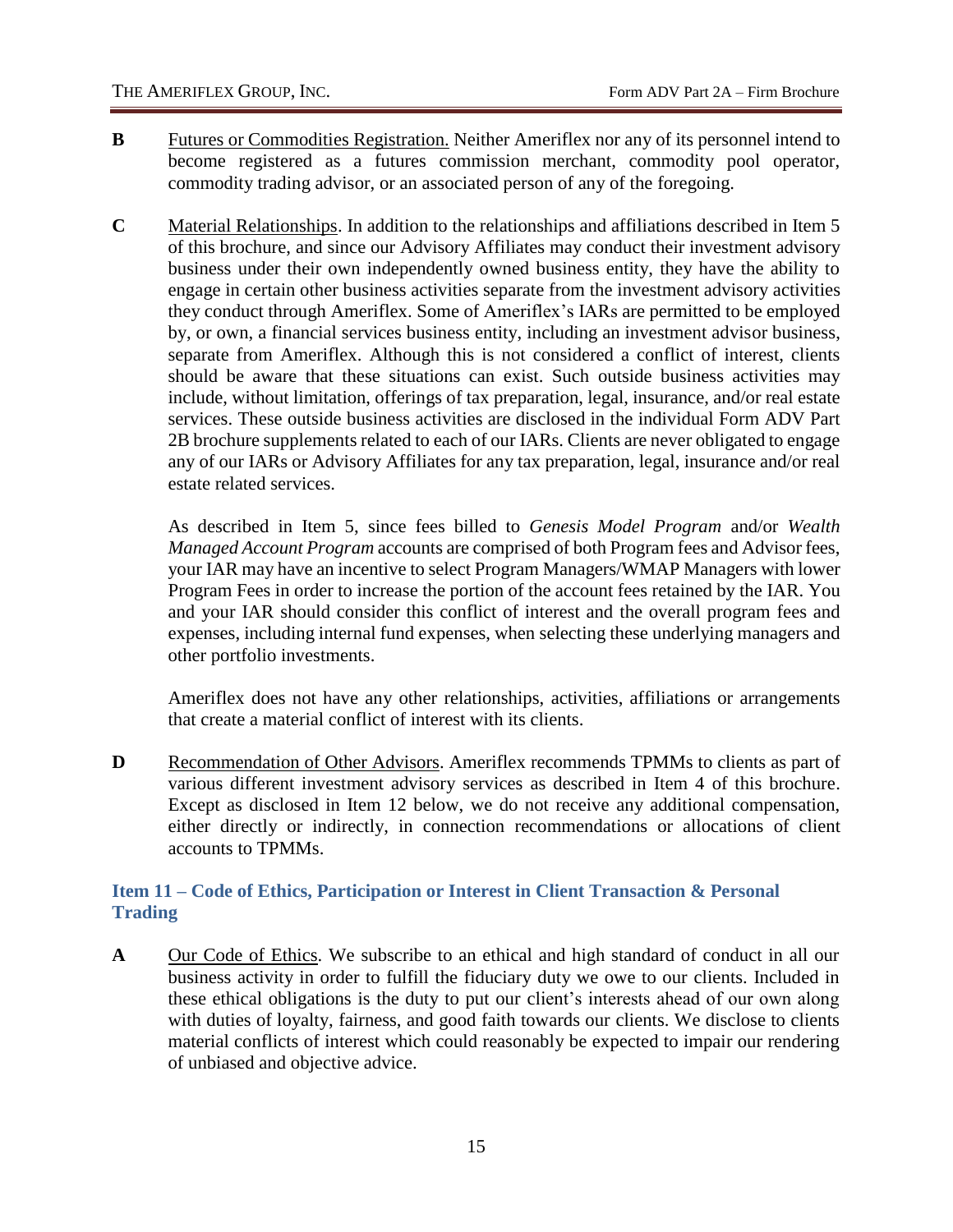Ameriflex has a Code of Ethics ("Code") which all employees are required to follow. The Code outlines proper conduct related to all services provided to Clients and will be made available to you, free of charge, upon request by contacting us at the phone number and email address listed on the cover page of this brochure. Prompt reporting of internal violations is mandatory. Ameriflex's Chief Compliance Officer, Diana Heu, evaluates employee performance to ensure compliance with our Code. Please contact Ms. Heu at the telephone number found on the cover page of this brochure if you would like to receive a free copy of our Code.

Designed to prevent conflicts of interest between the financial interests of clients and the interests of the firm and its staff, the Code requires, among other procedures, our "access persons" to report their personal securities transactions quarterly and to report all securities positions in which they have a beneficial interest at least annually. These reporting requirements allow supervisors at the firm to determine whether to allow or prohibit certain employee securities purchases and sales based on transactions made, or anticipated to be made, in the same securities which may be purchased or sold for client accounts. The Code is required to be reviewed annually and updated as necessary.

**B**-**D** Material/Proprietary Interests in Securities Recommended to Clients. Our firm and individuals associated with our firm do not have any proprietary or material interests in or any role in the management of any companies or investments that we recommend to our clients.

Personal Trading; Participation or Interest in Client Transactions. As described in Item 6 of this brochure, Ameriflex and/or individuals associated with our firm may manage Proprietary Accounts. Proprietary Accounts may buy and sell some the same securities as we buy or sell for client accounts. This practice creates an actual conflict of interest with our clients insofar as our firm or individuals associated with our firm may have a financial incentive to trade in securities for Proprietary Accounts in advance of or opposite to transactions in the same securities for client accounts. To address this conflict, our policy is that, assuming the purchase or sale is otherwise appropriate for the subject client accounts, we will purchase or sell securities for our clients' accounts, as the case may be, before purchasing or selling any of the same securities for any Proprietary Accounts. In some cases we may buy or sell securities for our own account for reasons not related to the strategies adopted by our clients.

In summary, our practice of buying and selling for Proprietary Accounts the same securities that we buy or sell for client accounts is restricted by the following controls:

- $\triangleright$  We are required to uphold our fiduciary duty to our clients;
- $\triangleright$  We are prohibited from misusing information about our clients' securities holdings or transactions to gain any undue advantage for ourselves or others;
- $\triangleright$  We are prohibited from buying or selling any security that we are currently recommending for client accounts, unless we place our orders after client orders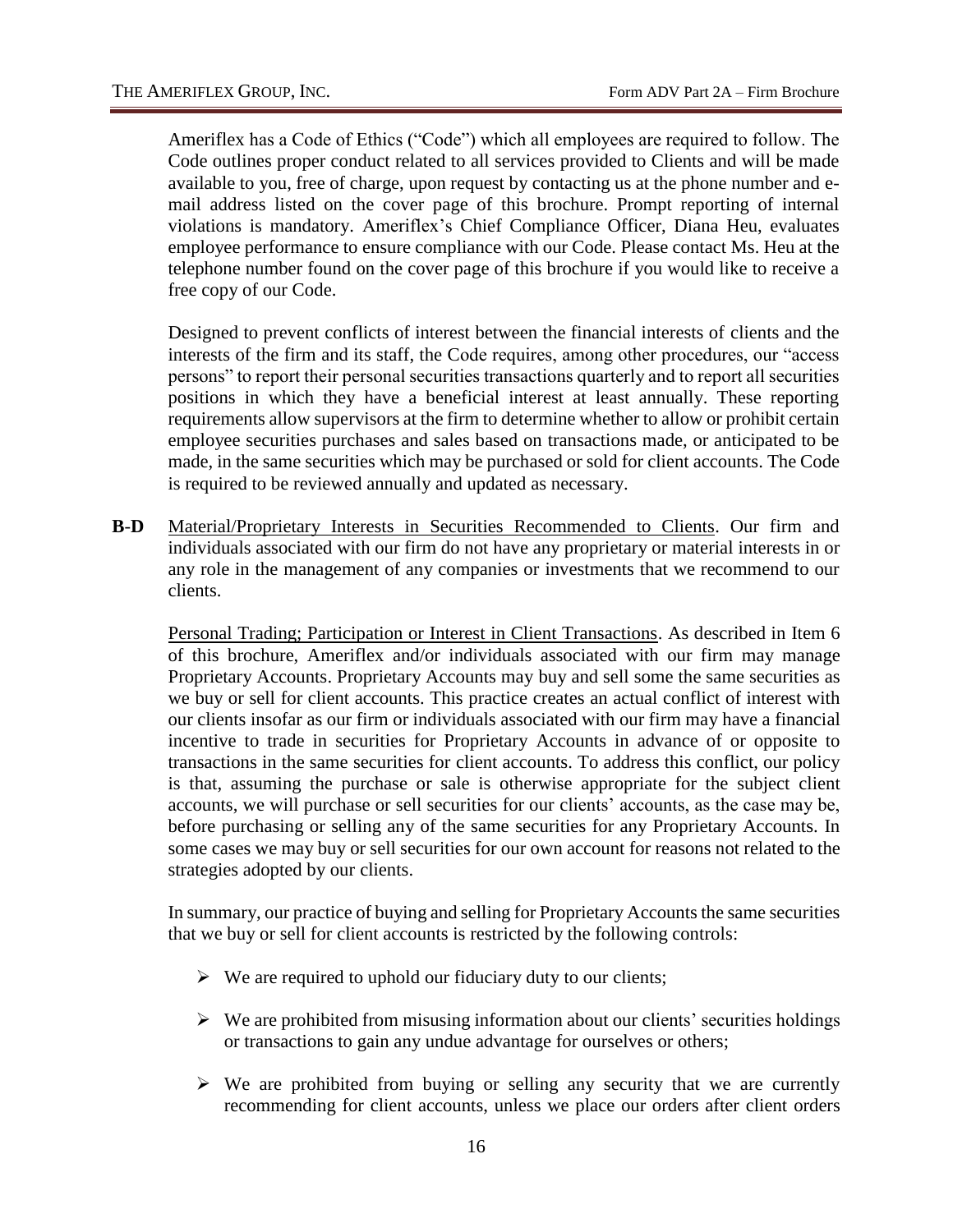have been executed; and

 $\triangleright$  We are required to periodically report our securities holdings and transactions to the firm's Chief Compliance Officer, who must review those reports for improper trades.

We act in a fiduciary capacity. If a conflict of interest arises between us and you, we shall make every effort to resolve the conflict in your favor. Conflicts of interest may also arise in the allocation of investment opportunities among the accounts that we advise. We will seek to allocate investment opportunities according to what we believe is appropriate for each account. We strive to do what is equitable and in the best interest of all the accounts we advise.

We will disclose to advisory clients any material conflict of interest relating to us, our representatives, or any of our employees which could reasonably be expected to impair the rendering of unbiased and objective advice.

#### <span id="page-23-0"></span>**Item 12 – Brokerage Practices**

A Recommendation of Broker-Dealers; Duty of Best Execution; Directed Brokerage; and Soft Dollar Practices. Although clients may request us to use a broker-dealer or custodian of their choosing, we generally recommend that clients open accounts with and/or execute brokerage transactions through SagePoint, Pershing, or NFS (collectively, the "Brokers"). We further typically access TPMMs through turn-key asset management programs offered by Envestnet and Assetmark Trust (collectively, the "TAMP Platforms"). All VISION2020 Wealth Management Platform Program accounts will be maintained and custodied on a fully disclosed basis by either Pershing or NFS.

The client will make the final decision of the custodian or TAMP Platform to be used by signing the selected firm's account application. Aside from the arrangements with respect to certain Dually Registered persons described in Item 5 of this brochure, we are not affiliated with any of the recommended Brokers or TAMP Platforms.

In recommending broker-dealers, we have an obligation to seek the *"best execution"* of transactions in your account. This duty requires that we seek to execute securities transactions for clients such that the total costs or proceeds in each transaction are the most favorable under the circumstances. The determinative factor in the analysis of best execution is not the lowest possible commission cost, but whether the transaction represents the best qualitative execution, taking into consideration the full range of a the recommended broker-dealer's services. The factors we consider when evaluating a brokerdealer for best execution include, without limitation, the broker-dealers:

- $\triangleright$  Execution capability;
- $\triangleright$  Commission rate;
- $\triangleright$  Financial responsibility;
- $\triangleright$  Responsiveness and customer service;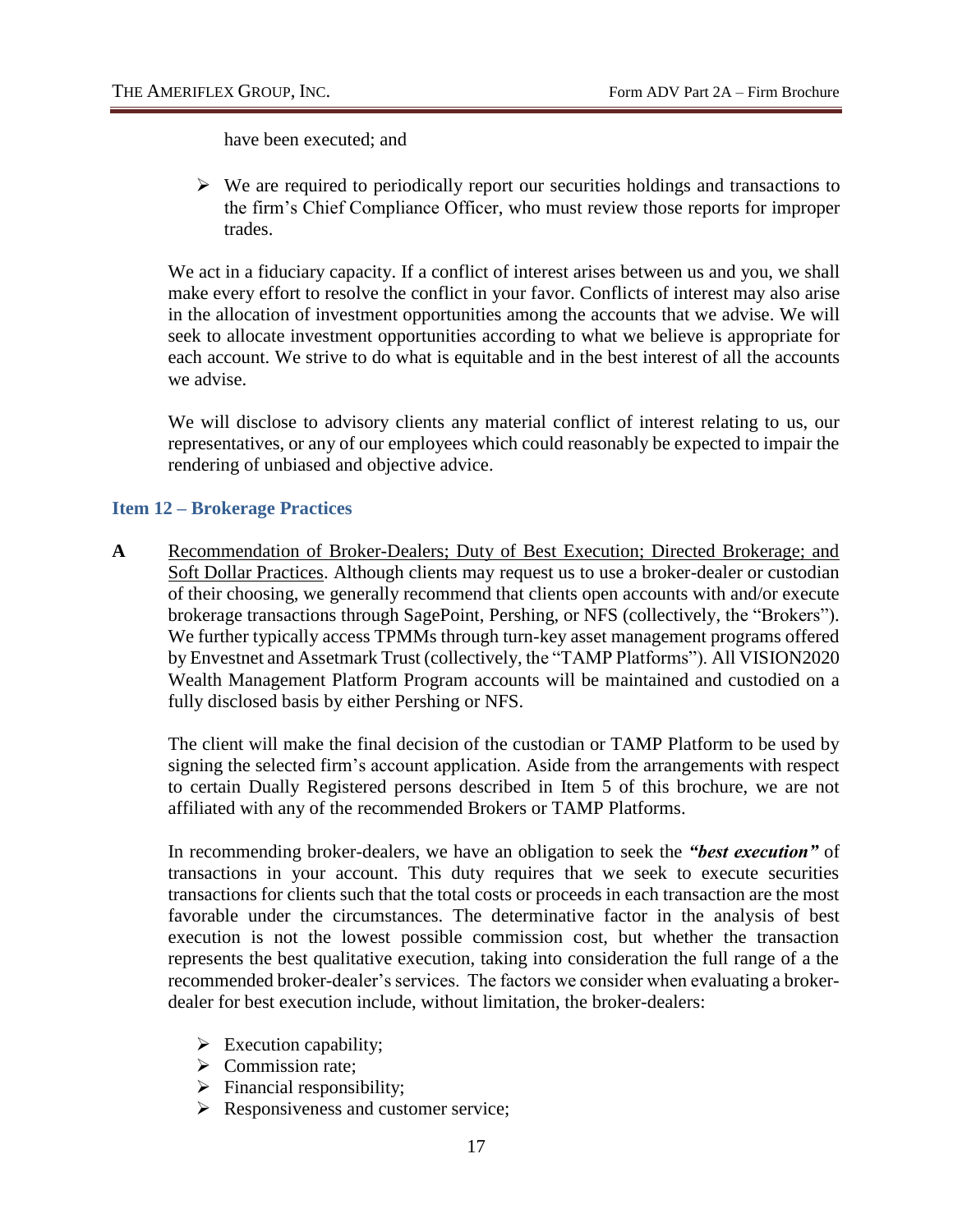- $\triangleright$  Custodian capabilities;
- $\triangleright$  Research services/ancillary brokerage services provided; and
- $\triangleright$  Any other factors that we consider relevant.

Therefore, we will seek competitive commission rates, but we may not obtain the lowest possible commission rates for specific account transactions. With this in consideration, our firm will continue to recommend that clients use the Brokers until their respective services do not result, in our opinion, in best execution of client transactions.

If the client selects the broker-dealer of their own choosing (i.e., *directed brokerage*), we may be unable to seek best execution of your transactions, and your commission costs may be higher than those of our recommended Brokers. For example, in a directed brokerage account, you may pay higher brokerage commissions and/or receive less favorable prices on the underlying securities purchased or sold for your account. In addition, where you direct brokerage, we may place orders for your transactions after we place transactions for clients using our recommended broker-dealer. We reserve the right to reject your request to use a particular broker-dealer if such selection would frustrate our management of your account, or for any other reason.

The Brokers and/or TAMP Platforms we recommend to you may provide us with certain brokerage and research products and services that qualify as "brokerage or research services" under Section 28(e) of the Securities Exchange Act of 1934 ("Exchange Act"). This is commonly referred to a *"soft dollar"* arrangement. These research products and/or services will assist us in our investment decision making process. Such research generally will be used to service all of our client accounts, but brokerage charges and similar fees paid by the client may be used to pay for research that is not used in managing that specific client's account. Your account may pay the Brokers a charge greater than another qualified broker-dealer might charge to effect the same transaction where we determine in good faith that the charge is reasonable in relation to the value of the brokerage and research services received.

There may be other benefits from recommending the Brokers and/or TAMP Platforms, such as software and other technology that (i) provide access to client account data (such as trade confirmations and account statements); (ii) facilitate trade execution and allocate aggregated trade orders for multiple client accounts; (iii) provide research, pricing and other market data; (iv) facilitate payment of fees from its client accounts; and (v) assist with back-office functions, recordkeeping and client reporting.

Other services may include, but are not limited to, performance reporting, contact management systems, third party research, publications, access to educational conferences, roundtables and webinars, practice management resources, access to consultants and other third party service providers who provide a wide array of business related services and technology with whom we may contract directly.

While we do not pay a fee for these products/services, all client accounts may not be the direct or exclusive beneficiary of such products/services. Based upon the receipt of such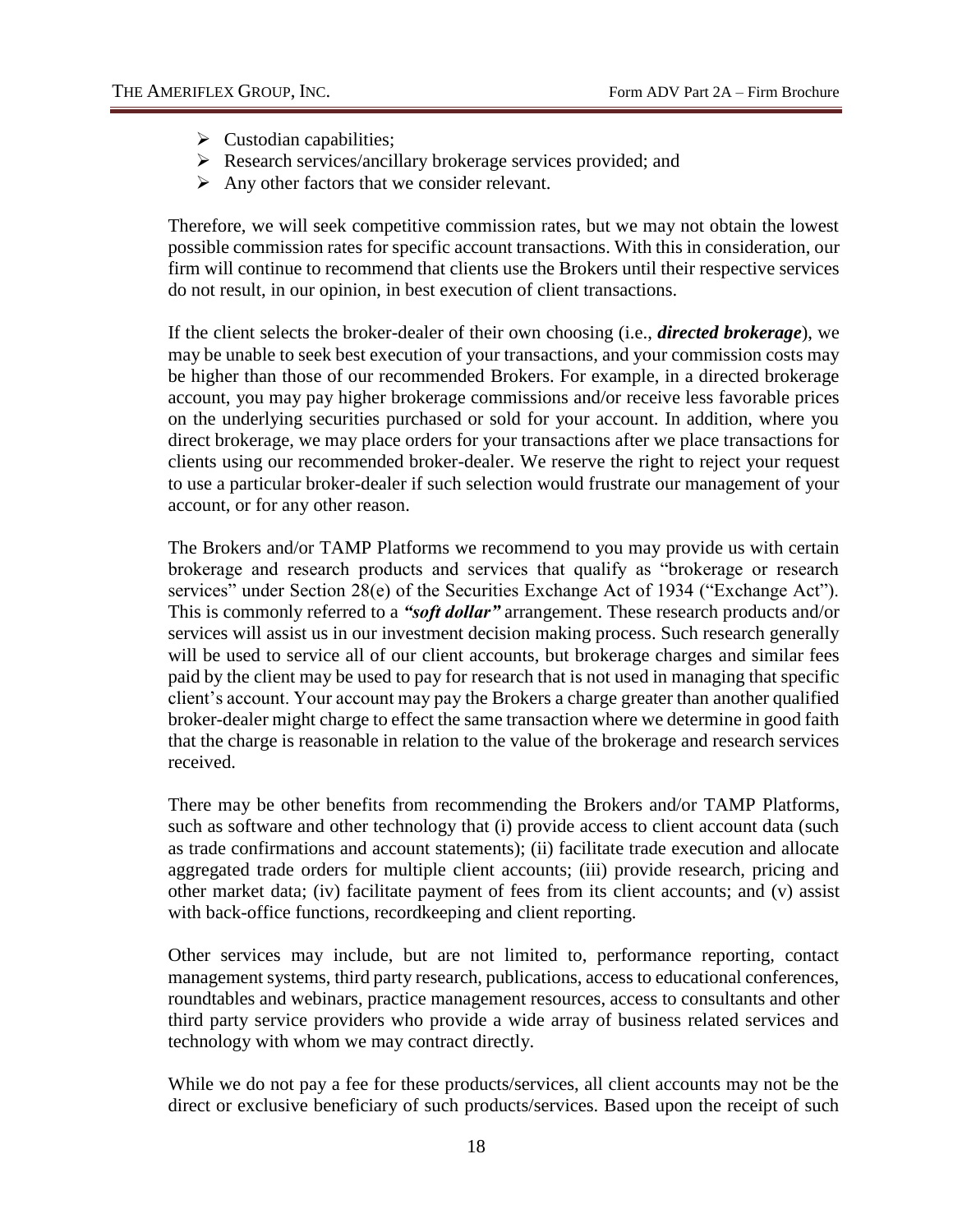services and information, we may have an incentive to recommend a broker-dealer and or TAMP Platform based upon our desire to receive these services rather than receiving best execution for you.

Except as described above, we do not receive any compensation or incentive for referring you to broker-dealers for brokerage trades or TAMP Platforms for access to TPMMs, nor do we receive client referrals in exchange for directing client transactions to any brokerdealer or TAMP Platform.

**B** Trade Aggregation. Ameriflex does not aggregate purchases and sales and other transactions. Our practice of not combining multiple clients' buy and sell orders (i.e., block trading) may result in our firm being unable to achieve for its clients the most favorable execution at the best price available, and accordingly, may cost clients more money than other arrangements.

The trade aggregation and allocation practices of mutual funds, ETFs, and TPMMs (including Program Managers and/or WMAP Managers, as applicable) that we recommend to you are disclosed in the respective mutual fund and ETF prospectuses and TPMM disclosure brochures which will be provided to you. We encourage you to review those documents carefully to understand the trade aggregation and allocation practices of these third parties.

#### <span id="page-25-0"></span>**Item 13 – Review of Accounts**

**A** Account Review Policies. *Portfolio Management, Advisor Managed Portfolios, Genesis Model Portfolios,* and *Wealth Managed Account Program* accounts are monitored on an ongoing basis and are formally reviewed periodically, but not less than annually, typically by the IAR with whom the client regularly works. However, the specific individuals conducting formal account reviews may vary from time to time, as personnel join or leave our firm. The frequency of reviews is determined based on the each client's investment objectives and investment profile.

Annual (retainer) *Financial Planning and Consulting* clients receive comprehensive, written financial plans that are formally reviewed and updated annually. Our investment advisor representatives conduct these reviews in person, over the phone and/or via the internet. One-time or project based *Financial and Consulting* client plans/reports are not reviewed or updated after their delivery to the client, unless the client specifically requests such review and pays an additional advisory fee.

**B** More Frequent Account Reviews. More frequent reviews of *Portfolio Management, Advisor Managed Portfolios, Genesis Model Portfolios, Wealth Managed Account Program* accounts*,* and Annual (retainer) *Financial Planning and Consulting* accounts/plans may be triggered by a change in client's investment objectives; risk/return profile; tax considerations; contributions and/or withdrawals; large sales or purchases; security specific events; or changes in the economy more generally.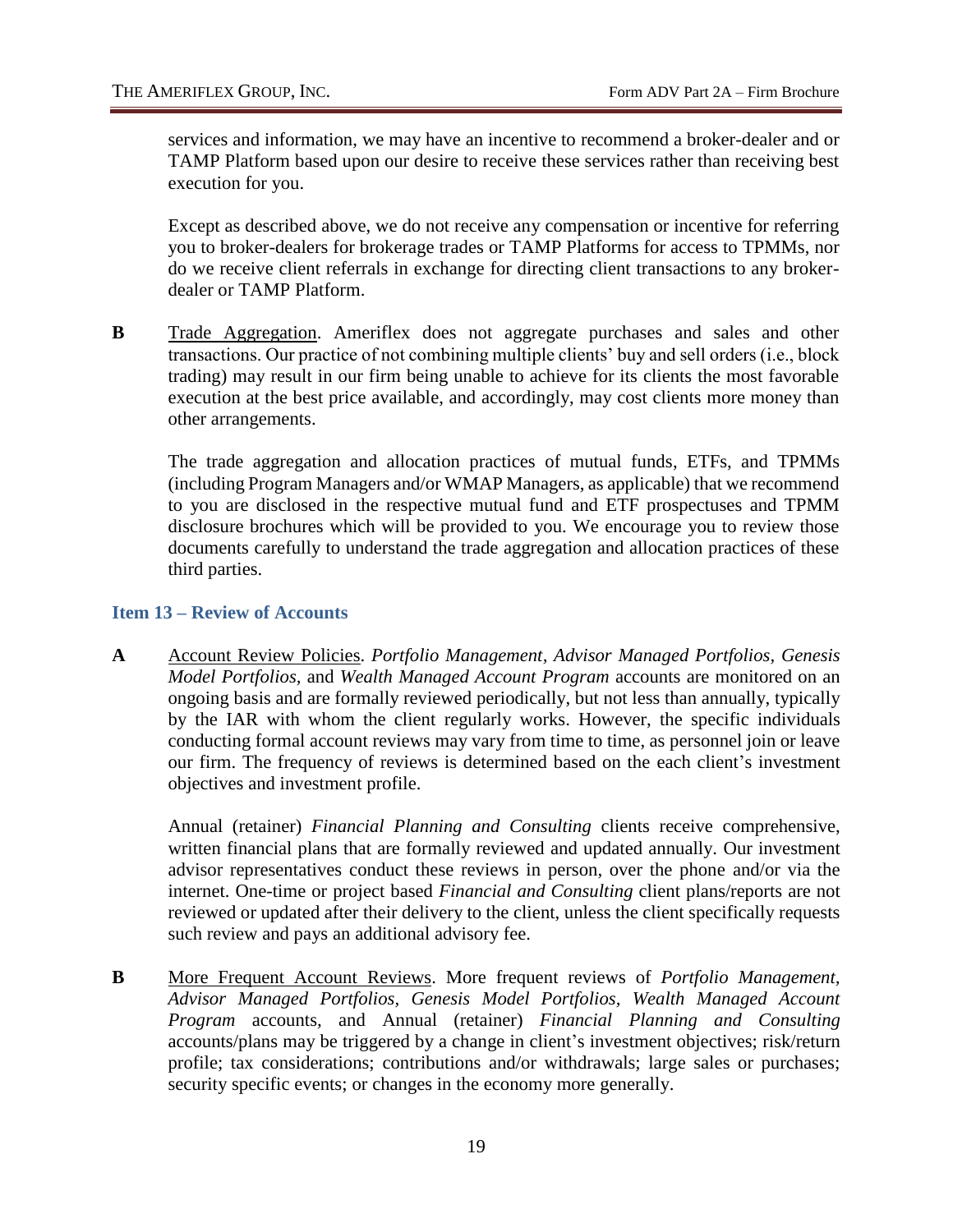**C** Reporting to Clients. Clients receive standard account statements and trade confirmations from the custodian of their account on a monthly basis. We may provide additional written reports to you periodically, or as you may reasonably request. Reports we provide to you will contain relevant account and/or market-related information such as an inventory of account holdings and account performance, as examples.

#### <span id="page-26-0"></span>**Item 14 – Client Referrals and Other Compensation**

**A** As referenced in Item 12 above, the Brokers and/or TAMP Platforms may provide research or other services or products that we may use to service all accounts, including accounts that do not execute trades through the Brokers or utilize the services of any TAMP Platforms.

As referenced in Item 5 above, certain IARs of Ameriflex are Dually Registered Persons of SagePoint and may transact securities business with Ameriflex's advisory clients, resulting in their receipt of commissions and/or other forms of compensation from securities products sold to clients. Please see Item 5 for a description of the conflicts of interest created by this arrangement and how our firm mitigates them.

**B** We have no arrangements, written or oral, in which we compensate others or are compensated for client referrals.

#### <span id="page-26-1"></span>**Item 15 – Custody**

With the exception of our ability to directly debit fees as outlined in Item 5, we do not hold, directly or indirectly, client funds or securities, or have any authority to obtain possession of them. All client assets are held in the custody of an independent qualified custodian selected by the client. We currently recommend the Brokers to act as your qualified custodian, to hold your assets, and/or execute securities transactions for your account.

We shall have no liability to you for any loss or other harm to any property in the account, including any harm to any property in the account resulting from the insolvency of any custodian or any acts of the agents or employees of any custodian, whether or not the full amount of such loss is covered by the Securities Investor Protection Corporation ("SIPC") or any other insurance which may be carried by the custodian of your account(s). Clients understand that the SIPC provides only limited protection for the loss of property held by a custodian.

#### <span id="page-26-2"></span>**Item 16 – Investment Discretion**

Discretionary Portfolio Management Arrangements. We manage your accounts on either a *discretionary* or *non-discretionary* basis. We will only manage your account on a *discretionary basis* upon obtaining your consent. Your consent is set forth and evidenced in the written advisory agreement that you enter with us at the commencement of our services. We define discretion as the ability to trade your account without obtaining your prior consent, including the determination of the particular securities and amount of securities to be bought or sold and the timing of all such purchase and sale transactions in your account. Our discretion does not extend to the withdrawal